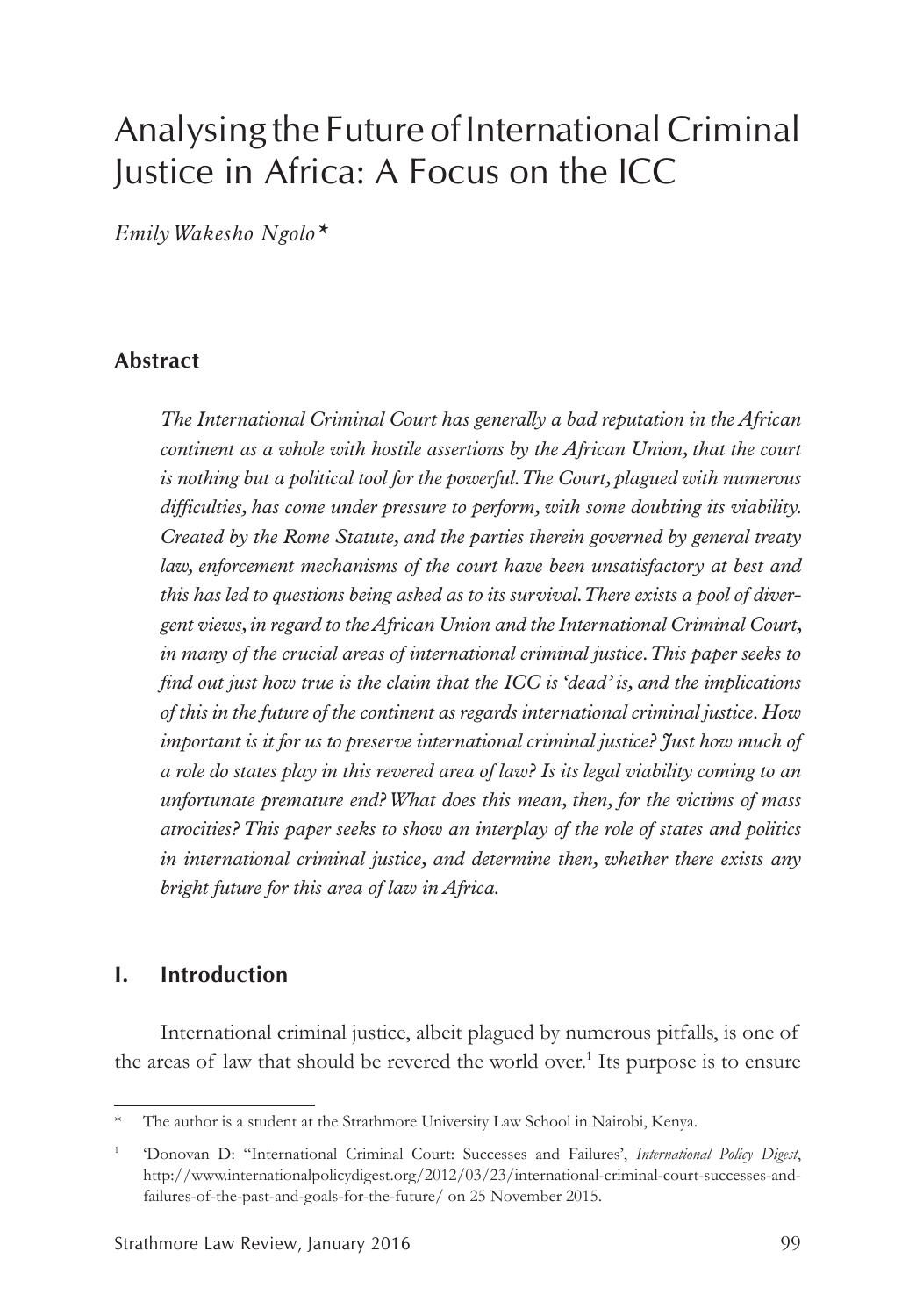that those crimes considered to be of a grave nature against the whole of humanity do not go unpunished.<sup>2</sup> Indeed, the very first time in history that this area of law was formally recognized was at the World War II trials at Nuremberg.3 The basis of the criminalisation and punishment of the Nazi atrocities in the 1930s was that the world *could not tolerate their being ignored, because they could not tolerate their being repeated*, and this was rightly said by Justice Robert H. Jackson, who was the then chief prosecutor of the United States at the Nuremberg trials.<sup>4</sup> The importance of international criminal justice cannot, therefore, be trivialized. In order to assess the future of this crucial area of law in our great continent, we need to have a sense of its nature. It is important to note, notwithstanding, the vital nature of this area of law, that international criminal courts and tribunals acquire their power and legal mandate from many divergent sources, and this ultimately has the effect of rendering their efficiency wanting.<sup>5</sup> A close look at the International Criminal Court (herein after referred to as the ICC), *vis-à-vis* other types of international criminal tribunals, as we shall see in the subsequent parts of this paper, will demonstrate the exact extent of this.

There are a number of issues that have continued to haunt the international criminal law system, an important one being politics; politics, because of the primacy of states in this branch of law. The two areas have been viewed as separate for a long time but a look at international law happenings in history such as the case against Augusto Pinochet, the NATO intervention in Kosovo, the decision of the Security Council not to intervene in the Rwandese genocide, the reluctance of the Security Council to intervene in Syria, or their standoff as regards the war in Iraq or the war against terrorism as it is now, show close proximity between international law and politics.<sup>6</sup> In the African context, much has been said about the reluctance of judicial systems that are mostly partisan shielding those who ought to be in trial from the long hand of the law. It has been said that

<sup>2</sup> See, Damasaka M, 'What is the Point of International Criminal Justice?' *Yale Law School legal scholarship repository* (2008).

<sup>3</sup> International Military Tribunal at Nuremberg. Also see, The London Declaration of 8 August 1945 on the Agreement for the Prosecution and Punishment of Major War Criminals of the European Axis.

<sup>4</sup> See the statement by Justice Jackson in the opening address to the International Military Tribunal at the Nuremberg Trials, November 10, 1945, https://en.wikiquote.org/wiki/Robert\_H.\_Jackson on 28 November 2015.

<sup>&</sup>lt;sup>5</sup> There is no specific basis for the formation of international criminal tribunals. The ICC for example was created by the Rome Statute and is a treaty-based court and the only permanent one. Others such as the ICTY and ICTR were formed on an ad hoc basis by the United Nations which makes aspects such as cooperation easier because they are governed by the Security Council.

<sup>6</sup> Reus-Smit C, *The Politics of International Law,* Cambridge University Press, 2004, 1.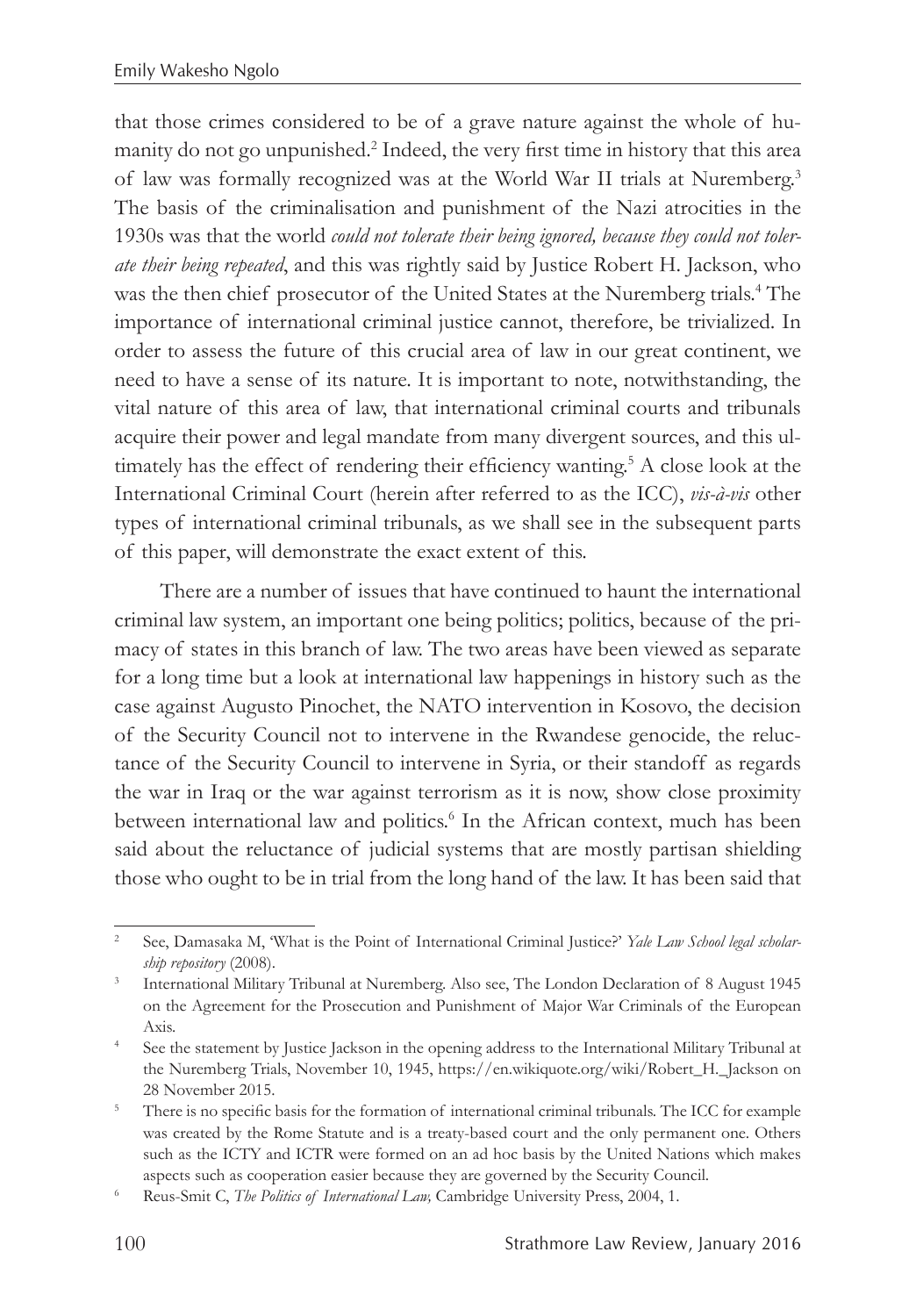there are a number of situations where political pressure may be too great even for national independent systems to deal with.7

International criminal tribunals have limited power beyond that which states accord them, because of the basic reason that states are at the centre of the formation of such tribunals; this is true more so for the ICC, which is founded by treaty. They are dependent on the will of the states, and therefore, the political realities that plague this area of law cannot be downplayed. Since states are at the apex of this, political considerations and decisions, rather than purely legal and objective ones, regarding some of the major issues in this area of law, are prevalent. This has been said to be the reason why international criminal justice, since the World War II era, has been branded a system that promotes justice for the victors<sup>8</sup>

As regards Africa, the application of international criminal justice has received blows from the majority of countries for that same reason. The ICC has been said to unfairly target Africans, and this has been the stand formally taken by the African Union (herein after referred to as the AU).<sup>9</sup> The AU has cited this as one of the reasons why they passed a call to all of their members not to cooperate with the ICC.10 This view, that international criminal justice is lopsided, has contributed to its effectiveness owing to lack of goodwill by member states.<sup>11</sup> This view has, however, not been adequately substantiated in the law, as many of the criticisms tend to ignore the principle of complementarity, and to give it credit. Also not taken into account are the various ways in which situations may be brought before the court under the Rome Statute. It is noteworthy that four cases in the ICC were referred to the court by African states themselves.12 While taking adequate consideration of the fact that the views of the whole continent of Africa cannot be based on the views of the AU as a whole since there is

<sup>7</sup> 'Complementarity: A working relationship between African states and the International Criminal Court' *Max Du Plesis* (2008), 137.

<sup>8</sup> 'Ottilia Anna Maunganidze: The Conflation of Politics and Law: Africa and International Criminal Justice' *International Criminal Justice Today,* 8 December 2014 *http://www.international-criminal-justicetoday.org/arguendo/Article/the-conflation-of-politics-and-law-africa-and-international-criminal-justice/*on 20 August 2015.

<sup>9</sup> AU, "*Decision on the Progress Report of the Commission on the Implementation of Decision Assembly/AU/Dec. 270 (XIV) on the Second Ministerial Meeting on the Rome Statute of the International Criminal Court (ICC)*, " 27 July 2010, Assembly/AU/Dec.296 (XV).

<sup>10</sup> AU, "*Decision on the Progress Report of the Commission on the Implementation of Decision Assembly/AU/ Dec.270 (XIV) on the Second Ministerial Meeting on the Rome Statute of the International Criminal Court (ICC)*, " 27 July 2010, Assembly/AU/Dec.296 (XV), para. 5, 8 and 9.

<sup>11</sup> Donovan D, 'International Criminal Court: Successes and Failures.'

<sup>&</sup>lt;sup>12</sup> Jacinto L, 'From Lubanga to Kony: Is the ICC only for Africans?' (2012), 24.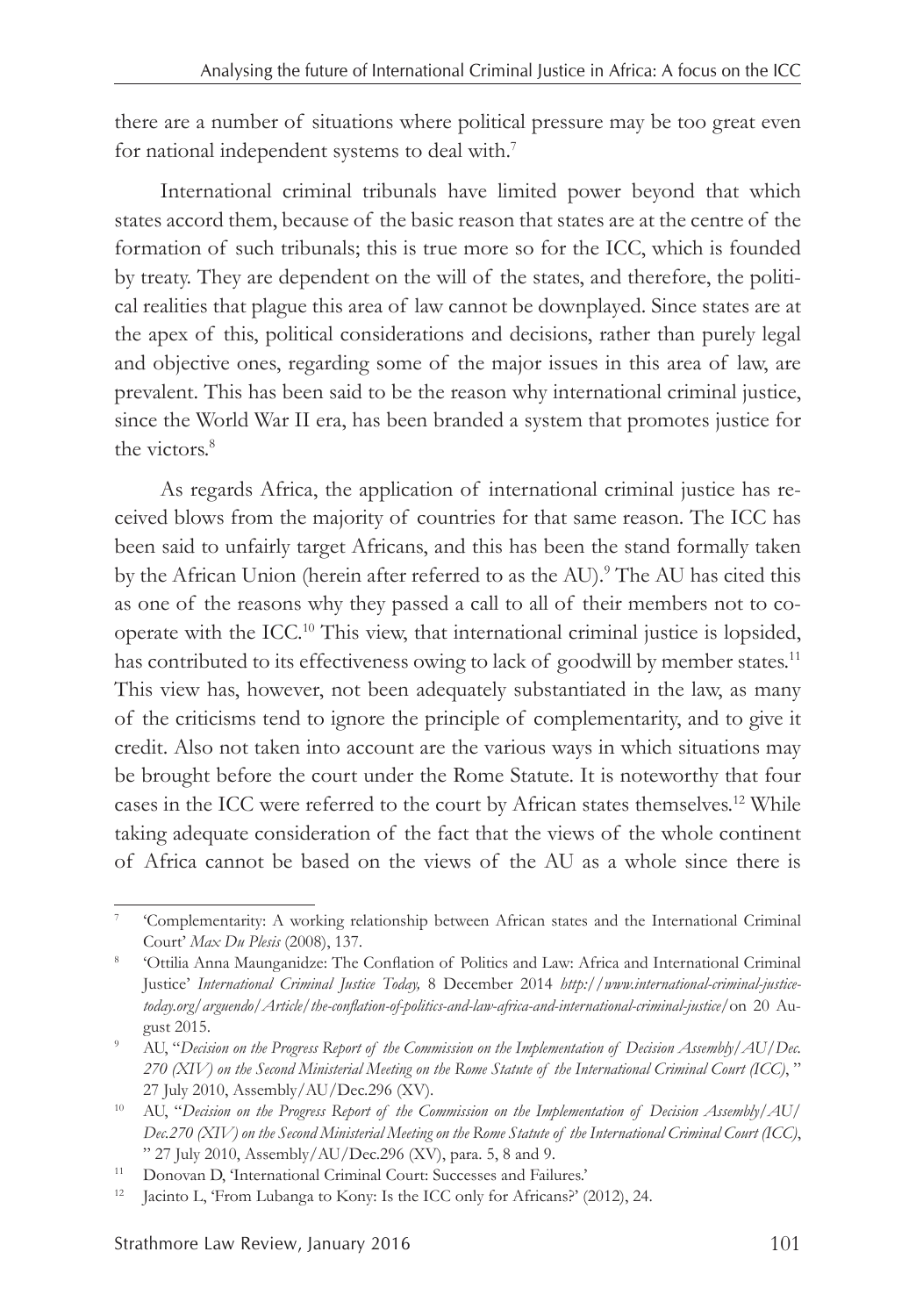evidence that some African countries in the union do not agree with the union's stance, the effect of this is that it has created a loophole for some to explore the uneven terrain and undermine the international criminal justice system.<sup>13</sup>

What, then, does this mean for the future of the international criminal justice system in Africa? This paper sets out to break down the international criminal justice system in order to determine where Africa lies in the quest for justice for victims of major atrocities committed on African soil vis-à-vis the need to uphold sovereignty as a principle of international law. With particular regard to the ICC, an attempt will be made to study the key areas of contention that continue to exist in the relationship it has with African countries.

Part I of this paper therefore focuses on the reasons why states are crucial players on the international criminal law scene and what certain principles such as sovereignty mean in relation to this. Part II will discuss the duties and obligations, in particular, cooperation, that states have towards the ICC as a treatybased court, and will contrast these with the duties and obligations that would arise from a state, if the court had been of the *ad hoc* or hybrid nature, such as those that get their powers from the United Nations. Part III of the paper sets out an analysis of the issue of cooperation, in particular the discussion on immunities and arrest warrants, in relation to the continent and the ICC. Part IV sets out to break down and understand the nature of the conflict of interest as regards the states in Africa that are both party to the Rome Statute, and the AU and the solution to this. Part V gives the conclusion.

## **II. States as the Primary Actors in International Criminal Justice**

#### *i International Legal Personality*

International legal personality denotes rights, duties and obligations under international law. States remain by far the most important of these in international criminal justice.14 States are said to have original personality in international law, and even though with time there has been an increase in the entities that

<sup>13</sup> Reuters, Malone B, African nations divided over Bashir genocide charge, 25 July 2010. See http:// uk.reuters.com/Article/idUKTRE66O1NR20100725 on 12 August 2015. See also, as an example of one of the African Countries that did not agree with African Union; Botswana Press Agency, Botswana stands by the International Criminal Court, 2010. http://www.gov.bw/en/News/Botswanastands-by-the-International-Criminal-Court-/on 12 August 2015.

<sup>14</sup> Shaw M, *International Law,* Cambridge University Press, New York, 2008, 195*.*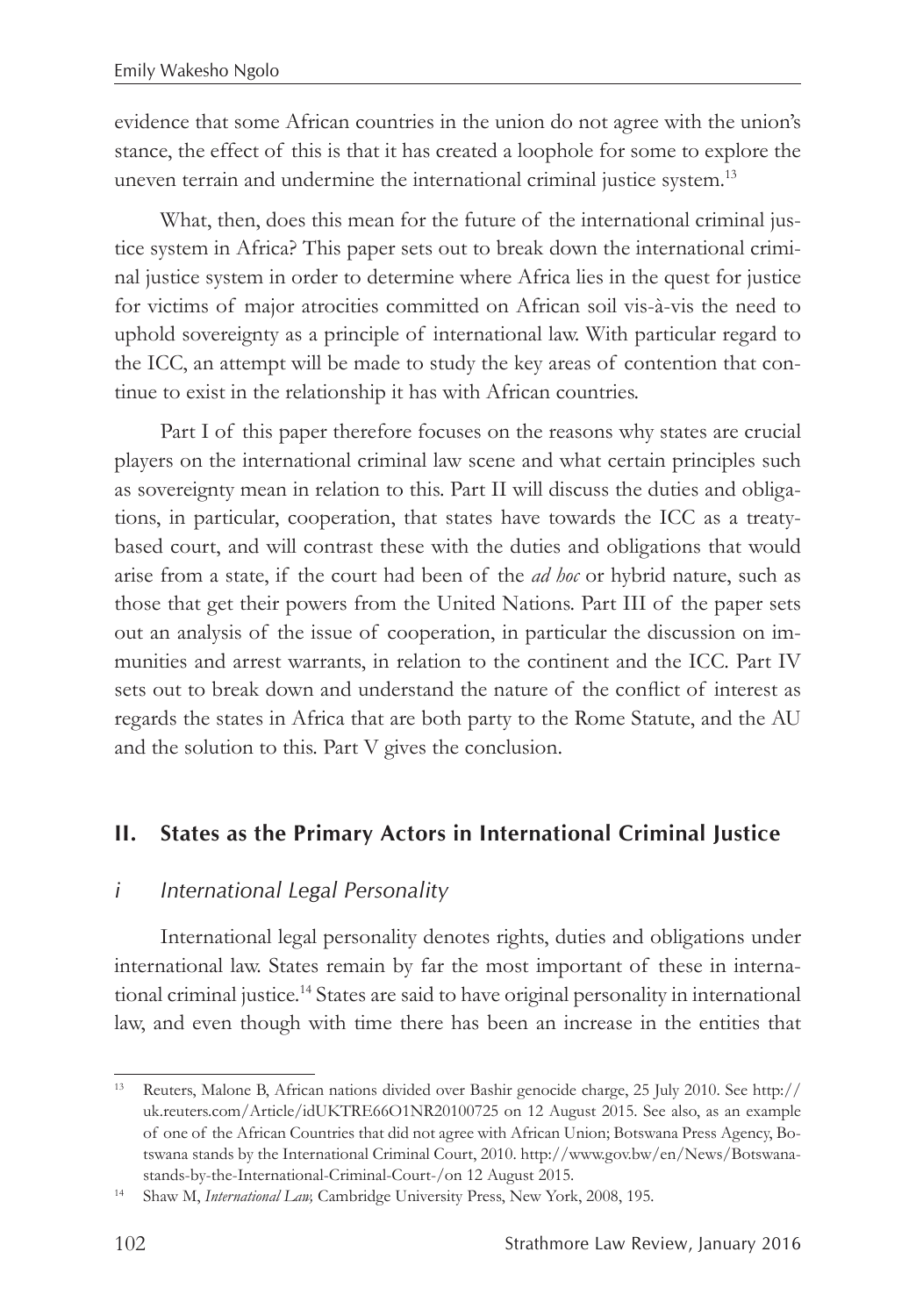have international legal personality under the law, states maintain the original legal personality while other entities have derivative legal personality. Although international criminal justice connotes individual responsibility, the main legal persons in this area of law are states especially in regard to the practical functionality of courts.15

Derivative legal personality under international law means that the states are the ones who give the meaning of personality to other entities such as international organizations as well as individuals. Other entities are limited in their rights and duties; that is, they do not enjoy absolute legal personality and are limited only to the extent of the powers and functions that their constitutive documents, which the states formulate, give them. This was stated in the *Reparations Case*. 16

# *ii Principles of Sovereignty and Complementarity*

As set out in the Montevideo Convention, sovereignty is one of the most important characteristics of statehood.17 The International Law Commission defined sovereignty as the ability of a state to provide for its own well-being independent of the dominion of other states.18 Sovereignty is the principle that a state has independence and autonomy in its functions, and that no other state can dictate the actions of the state. Respect for state sovereignty is enshrined under the Rome Statute's preamble in paragraph 10 which states that the court shall be complementary to national jurisdictions, and in Article 17 which provides that the court shall render a case inadmissible in the event of it being investigated or prosecuted by a state which has the jurisdiction to do so.<sup>19</sup> This complementarity role means that a state bears the primary responsibility for investigating and prosecuting a case. It is only when the court has determined that a state is unable or unwilling to institute proceedings that it may interfere.<sup>20</sup>

<sup>15</sup> Shaw, *International Law*, 197.

<sup>16</sup> *Reparation of Injuries Suffered in service in the United Nations Case*, Advisory Opinion, ICJ reports 1949.

<sup>&</sup>lt;sup>17</sup> Article 1, *Montevideo Convention on the Rights and Duties of states,* 26 December 1933.<br><sup>18</sup> See the duties of states prepared in 1949 by the International Law Commission is

See, the duties of states prepared in 1949, by the International Law Commission in the Yearbook of the ILC, 1949, 286. See also, Judge Huber's dicta in the *Island of Palmas* case where he deals with the issue of territorial sovereignty, and talks of the right to the exclusion of all others in the exercise of the functions of a particular state.

<sup>&</sup>lt;sup>19</sup> Article 17, Rome Statute of the International Criminal Court, 17 July1998, 2187 UNTS 3.

<sup>&</sup>lt;sup>20</sup> International Justice Project, Cuzzolino A, '*Cooperating on Non-Cooperation: a brief legal history and analysis of Sudan's non-compliance with the ICC — and the role of the Security Council',* 26 June 2015. http:// www.internationaljusticeproject.com/cooperating-on-non-cooperation-a-brief-legal-history-andanalysis-of-sudans-non-compliance-with-the-icc-and-the-role-of-the-security-council on 20 August 2015.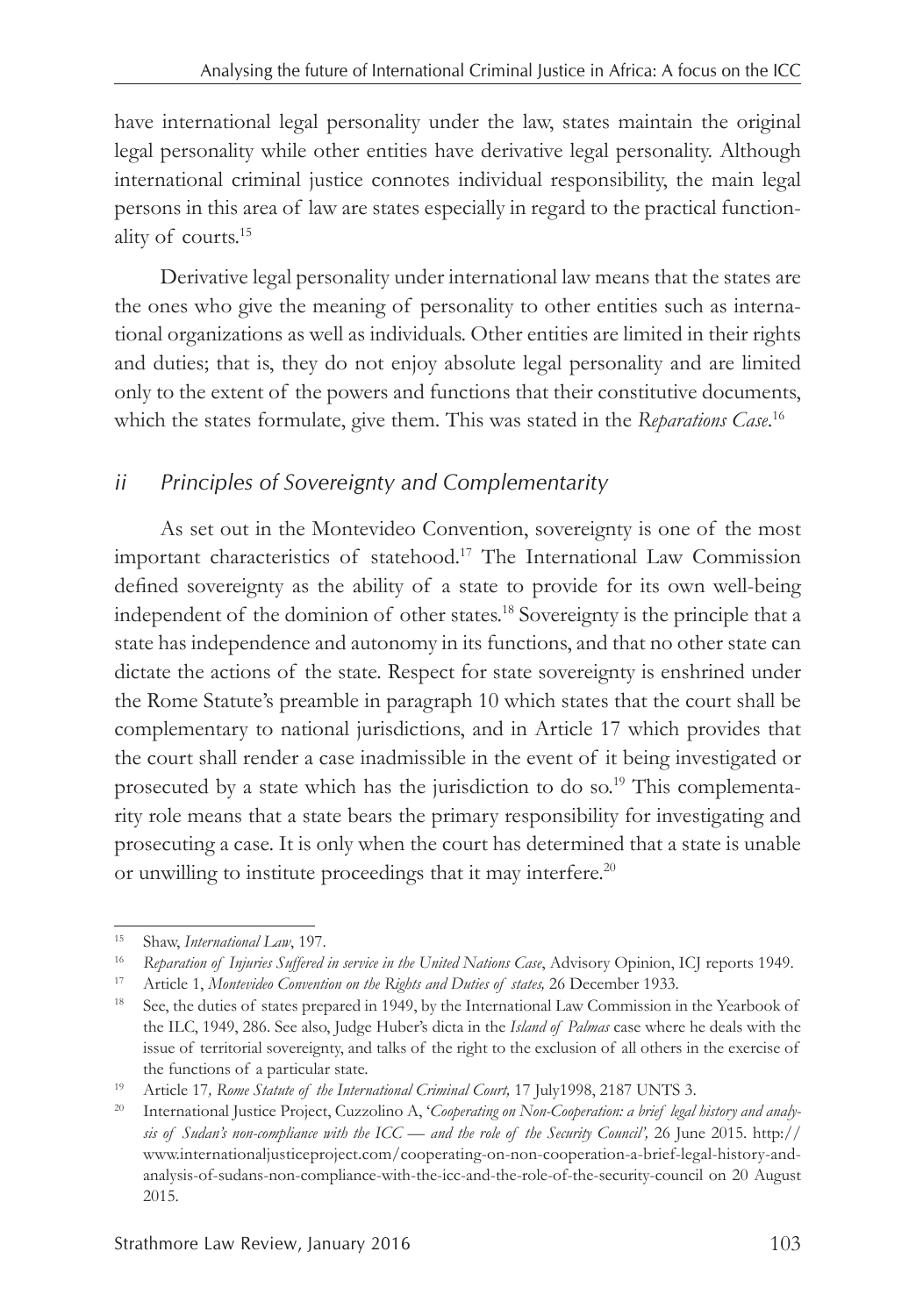# **III. States as the enforcement mechanisms of the International Criminal Court**

The constitutive document of the ICC is the Rome Statute. It is a treatybased court, the first permanent criminal court in the world, formed by the assembly of the state parties, for the purpose of ending impunity with regard to international crimes.<sup>21</sup> The court, however, does not have its own enforcement mechanism and therefore depends heavily on the will of states. It does this through cooperation requests, since under the Rome Statute, the state parties have a general obligation to cooperate with the court under Article 86, and the court may request cooperation of state parties under Article 87.<sup>22</sup> States have the obligation to cooperate with the court in the exercise of its functions, in many areas such as the execution of arrest warrants and enforcement of prison sentences. A problematic situation is noted here, owing to the fact that the court cannot properly exercise its functions except as dependent on the will of states. The ICC depends on state parties to cooperate, in order for it to exercise its powers. As we shall see (in the subsequent parts of this paper), in the event of non-cooperation, there is only so much that the court can do although, to date, there have been no real punitive actions taken against any state for the refusal to fulfil obligations under the Rome Statute.

We shall see, in the subsequent chapters, examples of how the ICC is actually dependent on the goodwill of states, and is essentially almost powerless without states. In Africa, for example, the court has struggled owing to noncooperation of member states as seen in the situation regarding the execution of the arrest warrant of Omar Al Bashir. There is clearly only so much that the court can do, but ultimately the cooperation of states is the only factor that holds the court together, lest it collapses.23 The court, as seen in many instances in the Bashir case, has tried to effectuate its powers by basing arguments in customary law and in the UN charter.<sup>24</sup> However, it derives its powers from the Rome stat-

<sup>&</sup>lt;sup>21</sup> http://www.icc-cpi.int/en\_menus/icc/about%20the%20court/Pages/about%20the%20court. aspx on 16 August 2015.

<sup>&</sup>lt;sup>22</sup> Article 86, 87 *Rome Statute of the International Criminal Court*.<br><sup>23</sup> AU has told its members not to cooperate with the court. Also, see all the countries that have failed to honour their obligations under the Rome Statute, such as Malawi, Chad and the Democratic Republic of Congo.

<sup>24</sup> International Justice Project, Cuzzolino A, '*Cooperating on Non-Cooperation: a brief legal history and analysis of Sudan's non-compliance with the ICC — and the role of the Security Council',* 26 June 2015. http://www. internationaljusticeproject.com/cooperating-on-non-cooperation-a-brief-legal-history-and-analysisof-sudans-non-compliance-with-the-icc-and-the-role-of-the-security-council on 20 August 2015.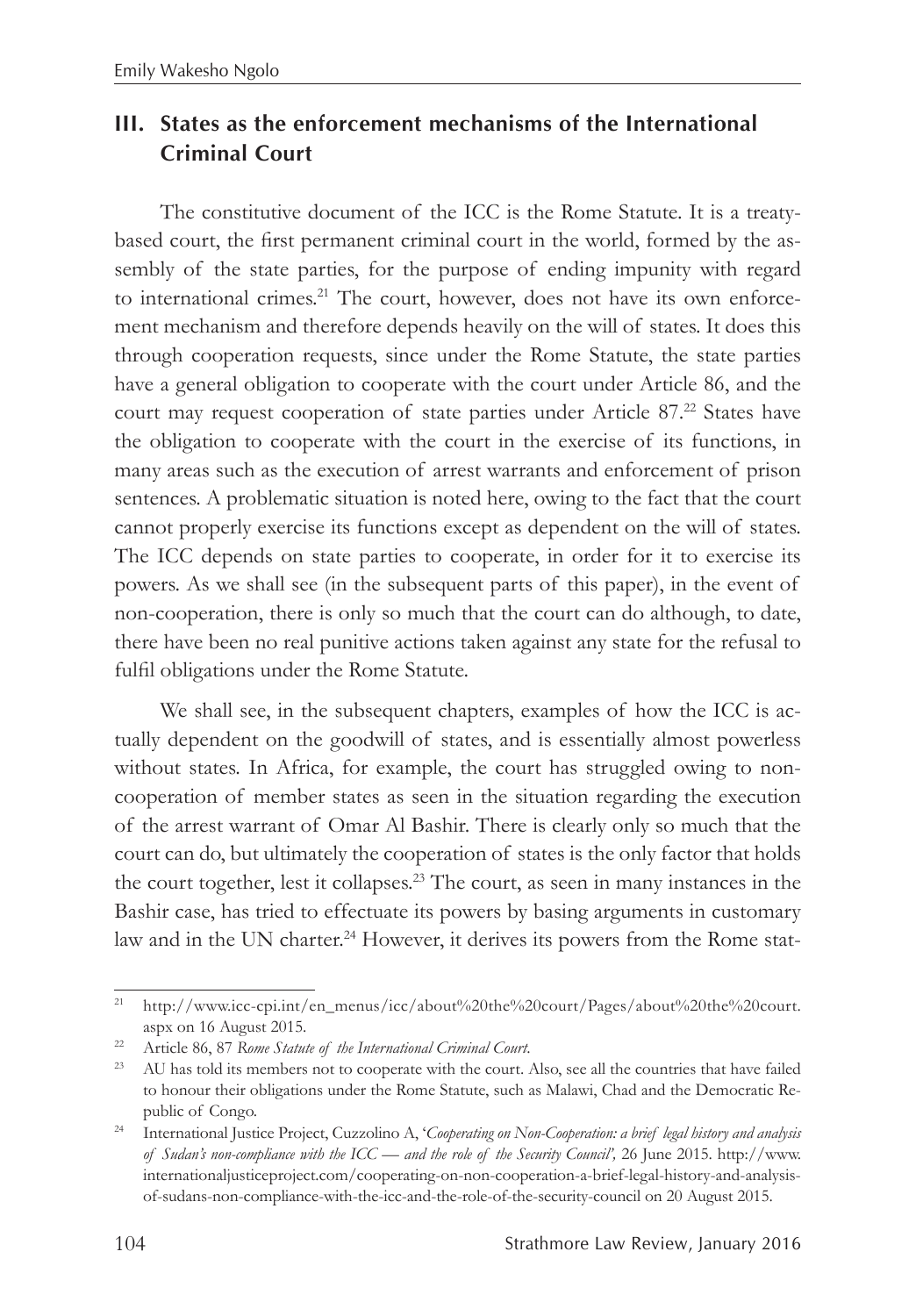ute, and cannot claim to correctly base its powers on custom, when the requirements for forming custom in public international law have not been met as seen in a number of its decisions.25

 The situation may be different, with regard to entities such as the International Criminal Tribunal for the former Yugoslavia and the International Criminal Tribunal for Rwanda, which get their powers from the United Nations as an extension of the functions of the Security Council; what remains, however, is the fact that the international legal persons who sit in the United Nations, and specifically the United Nations Security Council are states. States can therefore be said to have the front seat in international criminal justice, and are the crucial players in the formation of international criminal courts and the application and enforcement of international criminal law.

# *i. Divergence of state obligations in the international criminal court, the United Nations ad hoc tribunals and the hybrid courts*

Antecedent to the formation of the ICC, the international criminal tribunals that existed were all *ad hoc*. This means that they were created to specifically address certain international law violations that had occurred at the (material) time of their formation.<sup>26</sup> These ad hoc tribunals are set up by the United Nations Security Council, pursuant to the powers accorded in chapter VII of the UN Charter.<sup>27</sup> Examples of these are the Nuremberg tribunals that were formed after World War II, the International Criminal Tribunal for the former Yugoslavia (herein after referred to as the ICTY) that was formed after mass atrocities were committed in the former Yugoslavia since 1991, and the International Criminal Tribunal for Rwanda (herein after referred to as the ICTR) after the 1994 genocide that occurred in Rwanda. The ICTY and ICTR were established pursuant to the Security Council's powers under chapter VII of the UN Charter.28 Special hybrid courts, such as the special tribunals for Sierra Leone and for

<sup>&</sup>lt;sup>25</sup> Custom is created by both the objective element of state practice and the subjective element of opinion juris, as per Article 38 of the statute of the International Court of Justice.

<sup>&</sup>lt;sup>26</sup> International Justice Project, Cuzzolino A, 'Cooperating on Non-Cooperation: a brief legal history and analy*sis of Sudan's non-compliance with the ICC — and the role of the Security Council',* 26 June 2015. http:// www.internationaljusticeproject.com/cooperating-on-non-cooperation-a-brief-legal-history-andanalysis-of-sudans-non-compliance-with-the-icc-and-the-role-of-the-security-council, 20 August 2015.

<sup>&</sup>lt;sup>27</sup> Article 41, *UN Charter.* http://www.un.org/en/sc/repertoire/subsidiary\_organs/international\_tribunals.shtml on 12 August 2015. See also, Shaw, *International Law*, 399.

<sup>28</sup> Shaw, *International Law*, 402, 407.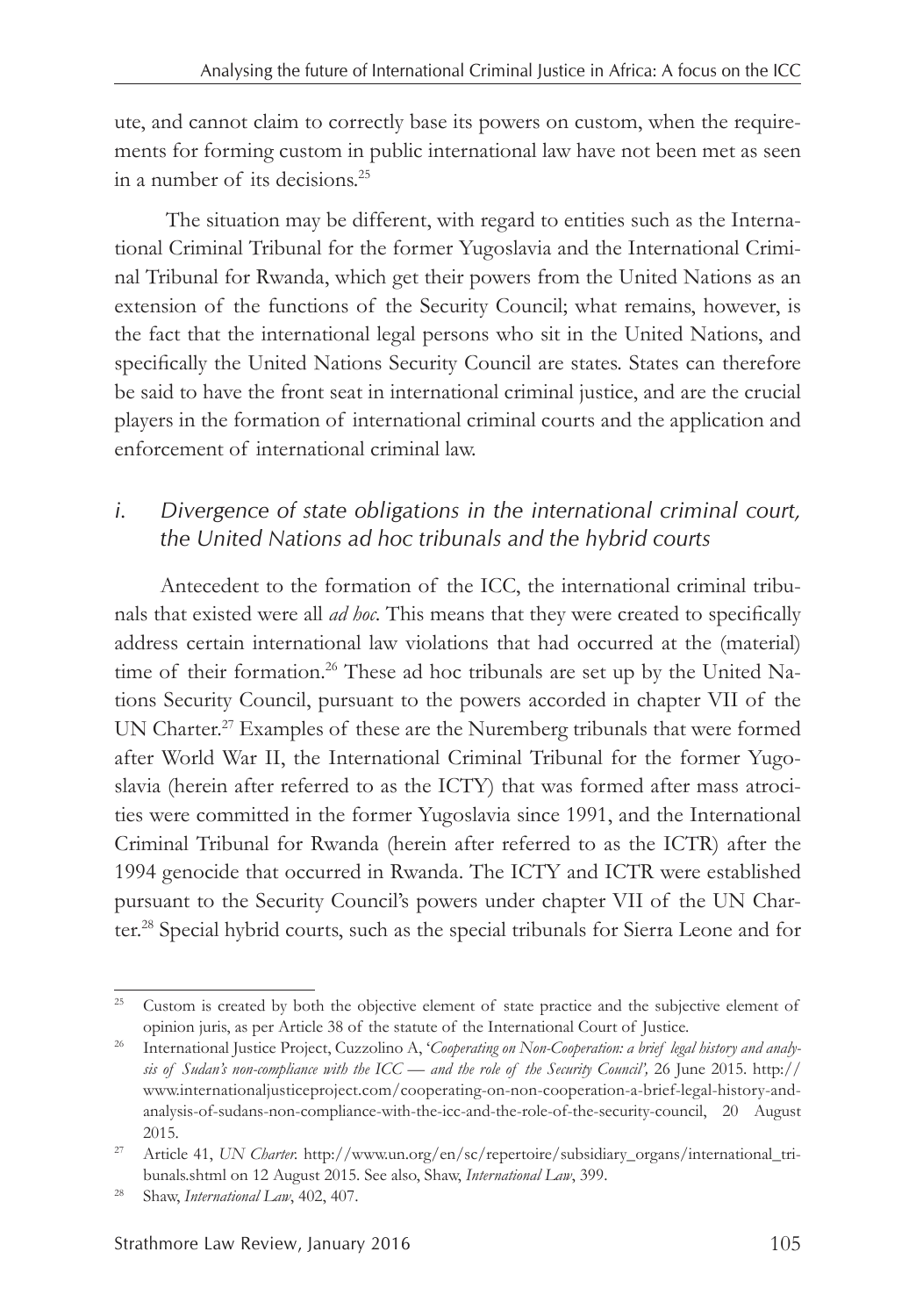Lebanon, although not formed by the United Nations charter, are formed in post-conflict situations where the domestic mechanisms for resolving the issue were not adequate.<sup>29</sup> We then have the ICC, the first permanent court of its kind that was established by treaty between the nations signatory to the Rome Statute.

The purpose of distinguishing these various types of international criminal tribunals is to find out the cooperation structures they adopted, and, in contrast, the ones available to the ICC and the effects thereof. In the preceding part, we identified a particular challenge that the Court undergoes, with regards to cooperation, as it is entirely dependent on the will of the state. This part seeks to outline the differences in terms of cooperation structures that the different types of international tribunals employ, and analyse the solutions that the ICC has adopted. Seeing as prima facie, it is clear that cooperation difficulties have plagued the court immensely.

### *ii. Courts established by United Nations Security Council*

The United Nations Security Council, pursuant to its powers under chapter VII of the United Nation's Charter, establishes judicial bodies that are formed for the purpose of continuing its work of maintaining peace and security the world over.<sup>30</sup> Since the Security Council does not possess the power to perform judicial functions or, in this case, to exercise jurisdiction on individual criminal responsibility matters, it delegates some of its powers to the international criminal tribunals that it creates, as was seen in the report by the Secretary General of the United Nations to the Security Council.31 The *Tadic* case in the ICTY reiterated this power of the Security Council.32

The mandate of these international tribunals is to be further determined by chapter VII of the UN Charter.<sup>33</sup> The tribunals may also be given delegated powers by the Security Council. This means that their powers and functions may be from the charter expressly or implied whereby the council delegates its powers to the tribunals to perform judicial functions.<sup>34</sup> Implied powers are those

<sup>29</sup> Shaw, *International Law*, 417.

<sup>30</sup> Sarooshi D, *Powers of the United Nations Criminal Tribunals,* Max Plank Year Book of United Nations Law. See also, the *United Nations Charter*, Chap VII.

<sup>31</sup> *Report of the Secretary-General pursuant to Paragraph 2 of the Security Council resolution 808*, 3 May 1993 UN Doc S/25704, 7.

<sup>32</sup> *Prosecutor v Tadic*, ICTY, Case No. IT-94-1-T, 1997.

<sup>&</sup>lt;sup>33</sup> This is the express source of power; i.e. that are granted by the United Nations Charter Chapter VII. There also exists implied powers that stem from the fact that they are judicial organs.

<sup>34</sup> *Reparations case*, 47, 56-57. It was said here that the organization must have those powers conferred to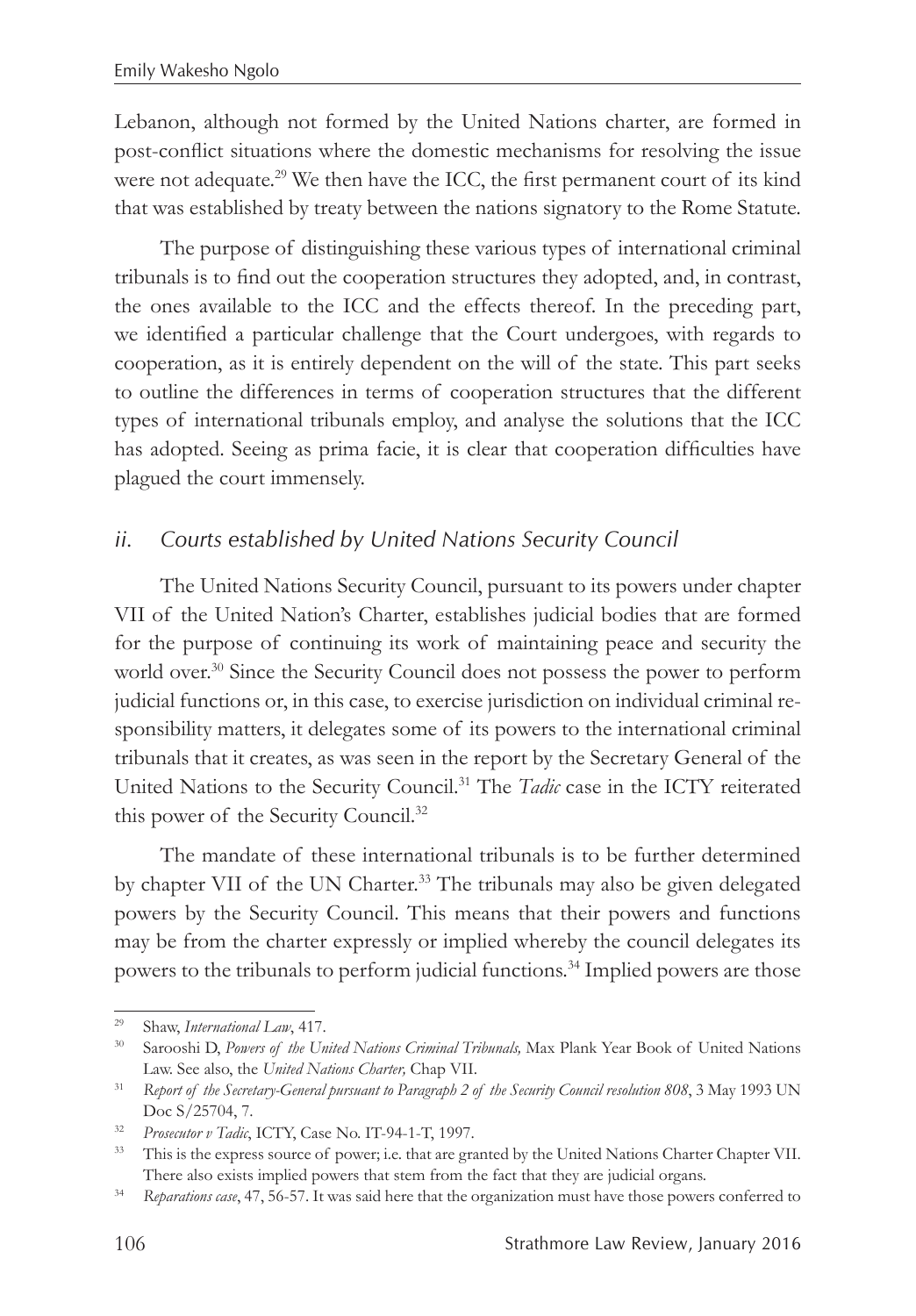that are deemed to be necessary for the fulfilment of their obligations as courts. This was set out in the advisory opinion by the International Court of Justice in the case of the reparation of injuries suffered by the agents of the United Nations<sup>35</sup>

The tribunals established by the Security Council enjoy a certain level of independence and autonomy over their actions and decisions, because of the judicial functions conferred on them. The Security Council in practice does not interfere or review the court's decisions, because in this case it would be performing judicial functions, which it has no power to do. The Security Council's mandate is to form these judicial bodies, as seen earlier, and not to perform these functions itself. The independence that is enjoyed by these bodies assists in the adequate and efficient performance of the functions of the court. Although they also depend on their situation countries for cooperation, the obligation to cooperate stems directly from the Security Council's delegated power and is then easier to enforce. When the ICTY was being formed, the Secretary General stated that the court should be enabled to perform its specific functions, independent of the political considerations of the Security Council, and it was not subject to the command of the Council.36 This aspect of independence is crucial for the functions of the court. The decisions that the courts give are also binding on all states, by virtue of the fact that the Security Council delegated that power, and, therefore, these could be said to be the decisions of the council itself in this way. The Security Council has the powers to issue resolutions binding upon all states under Article 25 of the UN Charter.<sup>37</sup> In this way any delegated function can be deemed their own and thus binding upon all states.

There exists in international law the principle, *par in parei, non habet imperium*, that among equals, none has dominion over the others.<sup>38</sup> This stems from the principle of sovereignty. There is an exception to this rule as regards the powers of the Security Council, particularly in relation to cooperation. The aspect of the extended powers of the Security Council to the court, flows to the issue of cooperation. The obligation of states to cooperate is outlined in Article 29 of

it that are absolutely necessary for the fulfilment of the functions. The purpose of an organisation can give rise to its implied rights and duties. 35 *Reparation case*, 174.

<sup>36</sup> UN*, Report of the Secretary-General pursuant to Paragraph 2 of the Security Council resolution 808, 1993.* 

<sup>&</sup>lt;sup>37</sup> Article 25, *UN Charter*. The member states are to accept in all ways and execute the decisions of the Security Council, and subsidiary organs as long as the scope of powers transferred by the Security Council is strictly observed.

<sup>&</sup>lt;sup>38</sup> Encyclopaedic Dictionary of International Law, 3ed, Oxford University Press, 2009.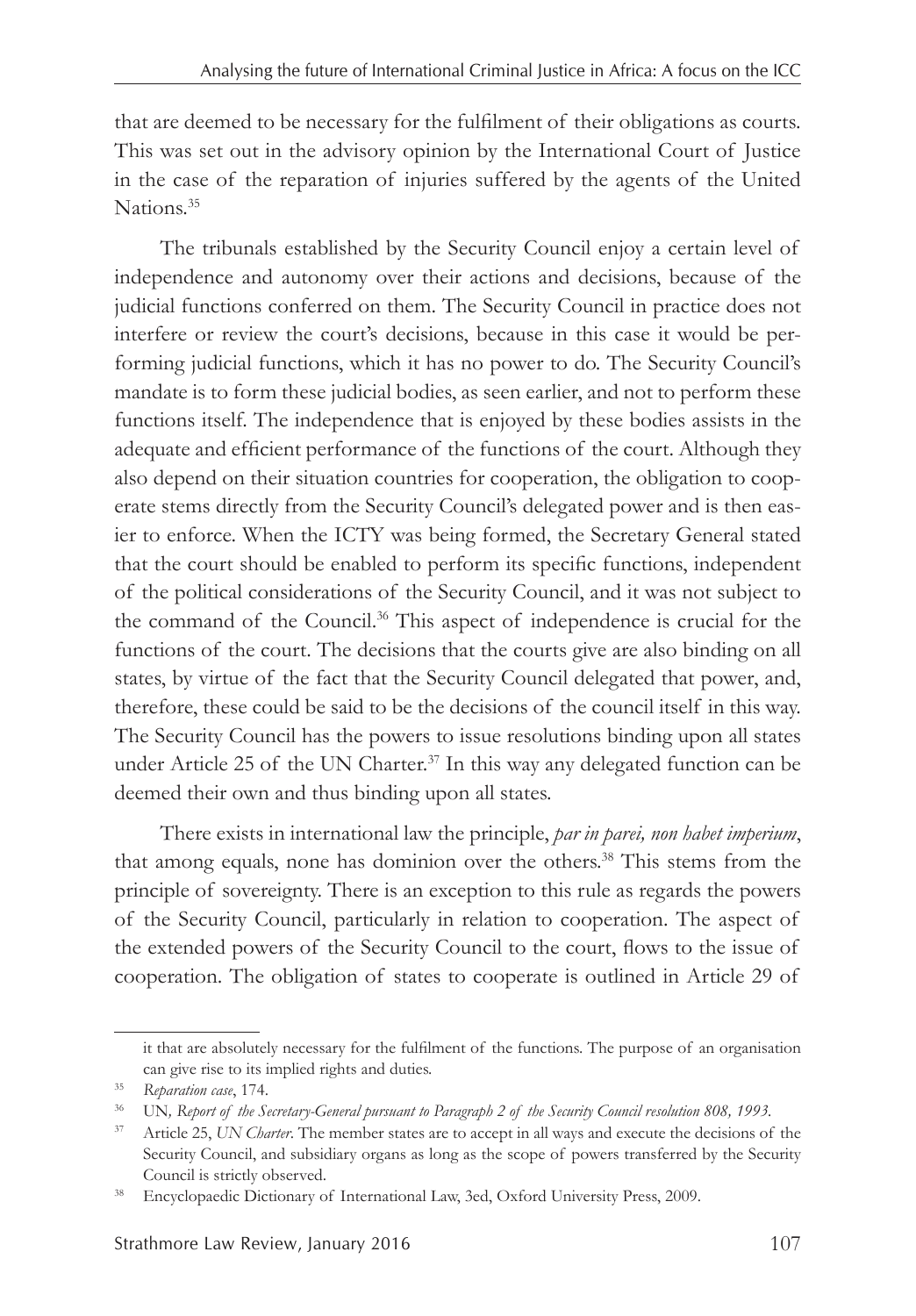the Charter, and in particular to the ICTY, in paragraph 4 of the Security Council resolution that formed it.39 Since binding force arises from Article 29, the provisions of Chapter VII, as well as statutes of the tribunals, then the obligations of each member state to cooperate, is binding upon all. The duty to offer judicial assistance and cooperate with the court is therefore compulsory, and no derogation can be permitted. This therefore ascertains that the cooperation requests made by the court(s) are to be binding.40 The ICTY in the *Blaskic Subpoena case,* however, mentioned that when there was a requirement by the courts that documents be produced, they must be of a specific nature.<sup>41</sup>

The last issue regards the situation in which there would be a conflict of obligations to cooperate with the courts, and another treaty-based obligation. Since the courts are established by the UN, this issue is dealt with by the UN Charter, which provides in Article 103, that, in the event of conflict, the obligations under the UN Charter shall trump those of the other treaty. The statutes of both the ICTY and ICTR, as seen here, contain provisions of mandatory cooperation, because they were created by the Security Council.<sup>42</sup>

#### *iii. Hybrid courts*

Although the dynamics and practice surrounding Special Hybrid Tribunals is relevant to the discussion on international criminal tribunals, for the purposes of this paper we shall limit our discussion to the other types of courts, but shall nonetheless discuss it in small detail. The special courts are not created by the United Nations under the charter but as mentioned in the introduction, they are created as an agreement by the United Nations and specific countries, as was the case in Sierra Leone. The state obligation mechanisms used by these special tribunals are those that involve getting into special treaties with the countries involved. The Sierra Leone court executed treaties with the countries involved; so did the Lebanon tribunal, although it was seen to only enter into a memorandum

<sup>39</sup> UNSC S/RES/827 (1992) Establishment of ICTY, para 4.

<sup>40</sup> *Prosecutor v Tihomir Blaskic*, Judgement on the request of the Republic of Croatia for review of the decision of Trial chamber 11, 1997, Para 26.

<sup>41</sup> Frowein J.A and Zimmerman A, 'Amicus Curiae in Blaskic Subpoena Case before appeals chamber', *Max Plank Institute for Comparative Public Law and International Law.*

<sup>&</sup>lt;sup>42</sup> It is important to note however, that earlier courts established by the United Nations such as the Nuremberg Tribunals, and the Tokyo Tribunal, did not give rise to the issue of cooperation, because the trials were conducted when the suspects were already in custody, and therefore the court need not ask for states to cooperate.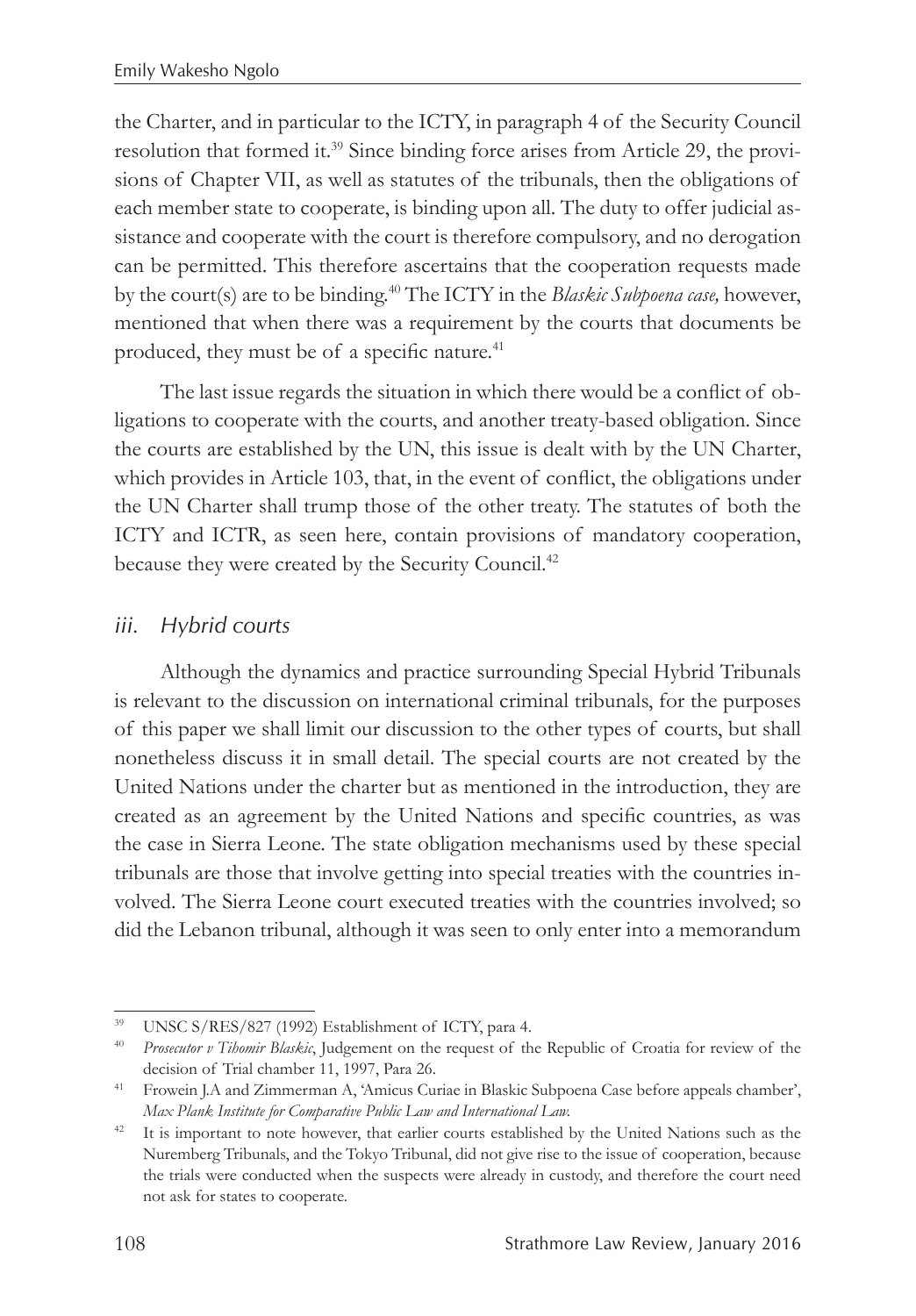of understanding with Lebanon itself.43 These special treaties executed between the courts and the countries involved are an effective way to enforce state obligation, since it is a general rule, under the Vienna Convention on the Law of Treaties that every treaty in force is binding upon the parties to it and must be performed by them in good faith.<sup>44</sup>

# *iv. The International Criminal Court*

The issue of state obligation, and in particular the obligations of states to cooperate with the court, is one that has in recent years threatened to completely terminate the life of the ICC. With regard to the continent, questions have been raised on the viability of the court and whether the court will be able to effectively exercise its functions, without adequate cooperation by the states. This takes us back to one of the demerits of having states as primary actors in international criminal tribunals, more so, for the ICC. Part III of this paper will extensively deal with the specific issues of the state's obligation, that is, the issue of the obligations of states party to the Rome Statute to execute arrest warrants that are issued by the court. There has been a conflict of obligations, in relation to this issue, with one of the questions asked being whether the Rome Statute is airtight in its provision (as regards this issue).

It is important to outline clearly the differences between the obligations that arise from the Rome Statute and the obligations that arise from the United Nations Charter and Security Council resolutions. To do this, this paper will analyse the various provisions of the Rome Statute in regard to state obligations. As a preliminary point, it is paramount to this discussion that it is reiterated that the ICC was established by the Rome Statute and not the United Nations. The fact that it was not formed by the United Nations is a starting point, to the clear demarcation of state obligations that arise. All parties to a treaty are under an obligation to perform in good faith their duties under that treaty. This is the principle of *Pacta Sunt Servanda* that is provided for by the Vienna Convention on the law of treaties, in Article 26. This means that the treaty is binding in force, and every state party to it has an obligation to perform its duties in good

<sup>43</sup> International Justice Project, Cuzzolino A, '*Cooperating on Non-Cooperation: a brief legal history and analysis of Sudan's non-compliance with the ICC — and the role of the Security Council',* 26 June 2015. http:// www.internationaljusticeproject.com/cooperating-on-non-cooperation-a-brief-legal-history-andanalysis-of-sudans-non-compliance-with-the-icc-and-the-role-of-the-security-council on 20 August 2015.

<sup>44</sup> Article 26, *Vienna Convention on the Law of Treaties*, 23 May 1969, 1155 UNTS 331.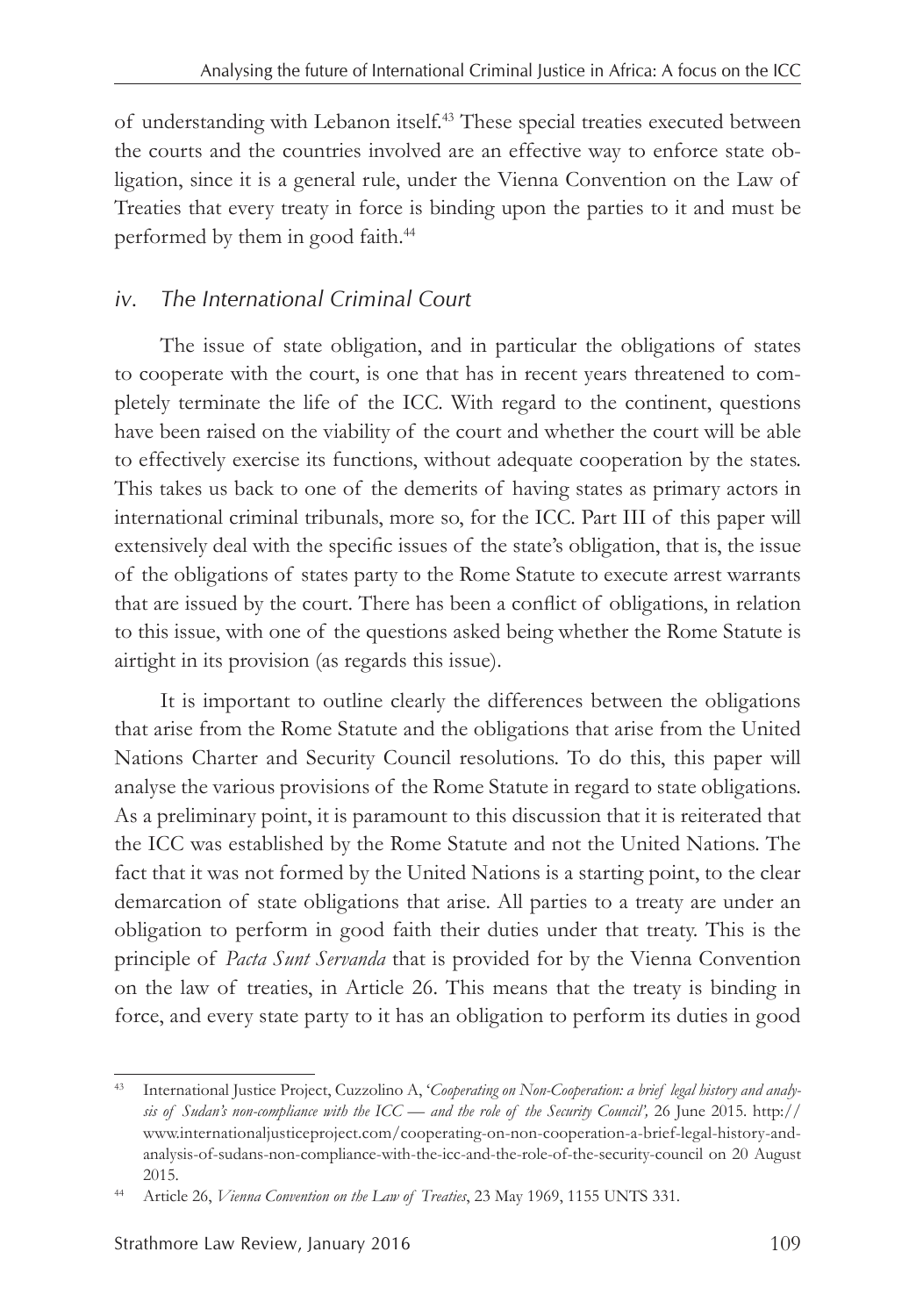faith,45 as well as not to defeat the purposes of the treaty, under Article 18 of the VCIT<sup>46</sup>

Having noted that the obligations that states have under a treaty are binding in force, the paper will set out to analyse the Rome Statute provisions applicable. Article 86 provides the general obligations of state parties to cooperate fully with the court in the investigation and prosecution of crimes, as well as in any other form as outlined by Article 93.47 The court has the powers to request cooperation from any state party, failure to which, the court may make a finding, and refer the matter to the Assembly of State Parties (ASP); or where the matter was brought into the court's attention by the Security Council, it may refer it to the Security Council.48 Despite the fact that the refusal of a state to cooperate with the court hinders the court from exercising its powers and functions, contrary to the provisions of the statute, there is no mention of what exactly would constitute an action that the ASP or the Security Council could take.<sup>49</sup>

As regards non-state parties, the court may invite the state to provide assistance to the court, on an ad hoc basis through an agreement with the state. The court also takes the same actions that it takes on state parties, in the event that the state fails to comply with the court; that is, refer the matter to the ASP or the Security Council where applicable.<sup>50</sup>

State obligation to assist the court may take different forms, such as the obligation of a state party to surrender persons to the Court, under Article 89.51 This obligation to arrest a person whom an arrest warrant attaches, has been the bone of contention recently, especially in regard to the request for the arrest of Omar al Bashir, which many African countries have failed to honour.<sup>52</sup> There are, however, various other ways in which states are obligated to assist the court.<sup>53</sup>

<sup>45</sup> Article 26, *Vienna Convention on the Law of Treaties*.

<sup>46</sup> Article 18, *Vienna Convention on the Law of Treaties.* This, however, relates to the point where the treaty has been signed, but not ratified, or where the treaty is yet to come into force. It could, however, still be used as a persuasive argument. 47 Article 86 and 93, *Rome Statute of the International Criminal Court.*

<sup>48</sup> Article 87 (1) (2), *Rome Statute of the International Criminal Court*.

<sup>49</sup> Article 87(7), *Rome Statute of the International Criminal Court.*

<sup>50</sup> Article 87 (5) (b), *Rome Statute of the International Criminal Court*.

<sup>51</sup> Article 89, *Rome Statute of the International Criminal Court.*

<sup>&</sup>lt;sup>52</sup> Non-cooperation decisions have been issued by the ICC against Malawi, Chad and the DRC. The decision in respect of Kenya is pending.

<sup>53</sup> Article 93, *Rome Statute of the International Criminal Court*, which outlines all the various forms of cooperation. The identification and whereabouts of persons; the taking of evidence, including testimony under oath, and the production of evidence, expert opinions and reports necessary to the Court, facilitating the voluntary appearance of persons as witnesses or experts before the Court, as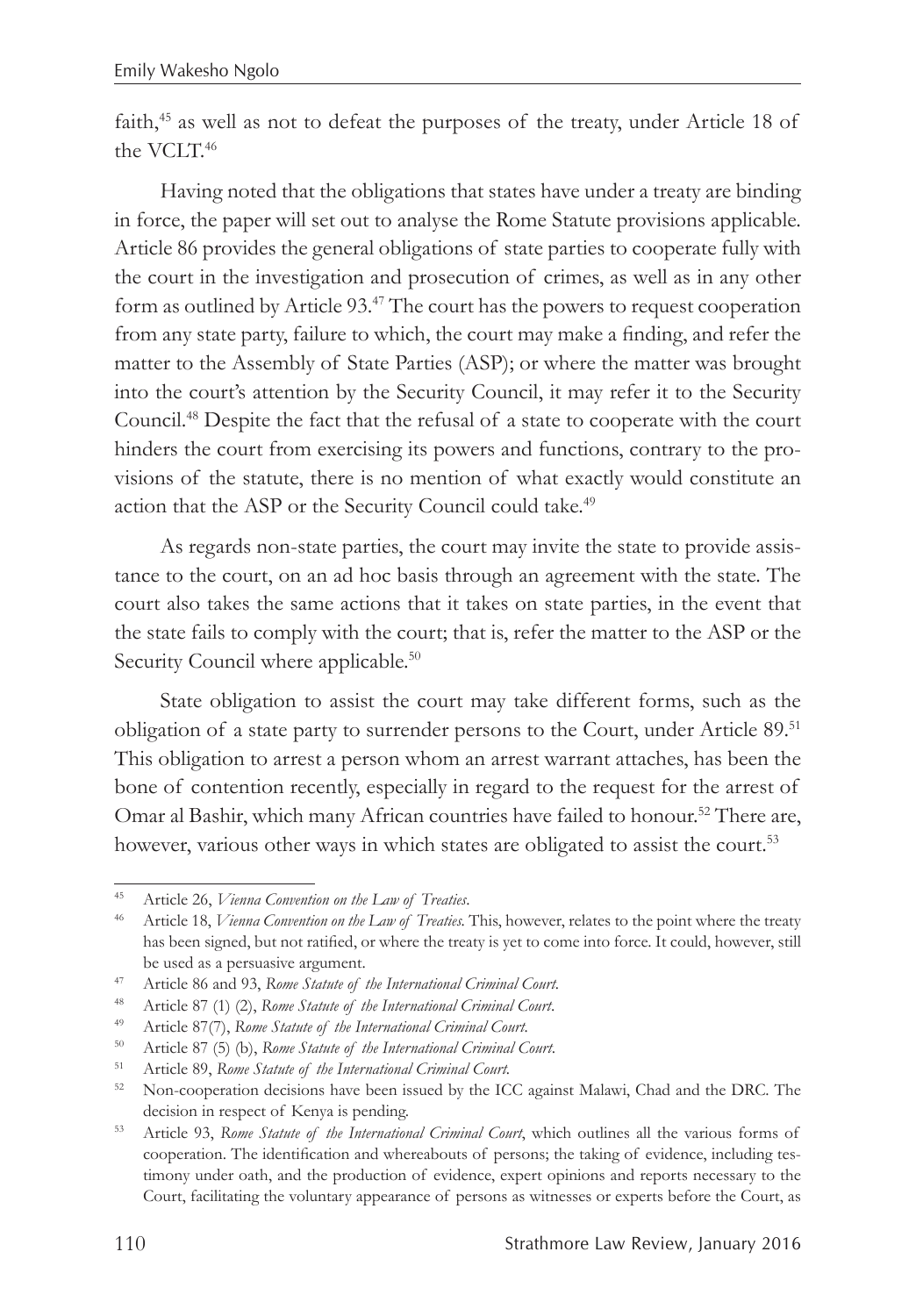An important provision, which will form a large part of the discussion in part III, is Article 98, which is on cooperation with respect to immunity and consent to surrender. Under this provision, the court shall not proceed to request the surrender of an accused or assistance thereof, when the requested state would have to act inconsistently with its obligations under international law with respect to diplomatic immunity of a person of another state, unless the court can gain a waiver of that immunity from that state.<sup>54</sup> When the third state does not give consent for the surrender of a person, the court should not proceed with the request for surrender, since this would be make the state act inconsistently with its obligations under international law. This has formed the crux of the debate between the AU and the ICC, as regards the arrest of Sudanese President Omar al Bashir.55

Here, a conflict in the two provisions of the Rome Statute stated above is seen, whereby the obligation of a state to cooperate with the court is clearly outlined, but then comes a provision which states that the court may not proceed with a request for cooperation where the requested state would have to act inconsistently with its obligations under international law. With regard to the specific issue of arrest warrants, these two provisions pose a difficulty in the analysis of the law.

In conclusion, on analysis of state obligations that accrue from the United Nations tribunals, and those that come from the Rome Statute, it would not be far-fetched to state that the obligations to cooperate with the ad hoc tribunals are weightier because of their constitutive documents as well as the fact that these tribunals have primacy over national proceedings while the ICC has complementary jurisdiction.56 Although the Rome Statute, being a treaty, gives the obligations to all state parties to perform their duties in good faith; in the case of conflict between it, and any other treaty, it is not clear what agreement should trump the other. Furthermore, upon a request by the court for a state to cooperate that will make a state act in contravention of its international law obligations, the court shall withdraw such a request, in addition to the fact that the state so requested shall not be bound to perform its obligations to comply. In contrast, the tribunals formed by the Security Council have more binding obligations. This

in Kenya's situation; the execution of searches and seizures and the protection of victims and preservation of evidence.

<sup>54</sup> Article 98(1), *Rome Statute of the International Criminal Court*.

<sup>55</sup> African Union, *Motion on cooperation with the ICC*, Assembly/AU/Dec, 243-267.

<sup>56</sup> Article 17, *Rome Statute of the International Criminal Court.*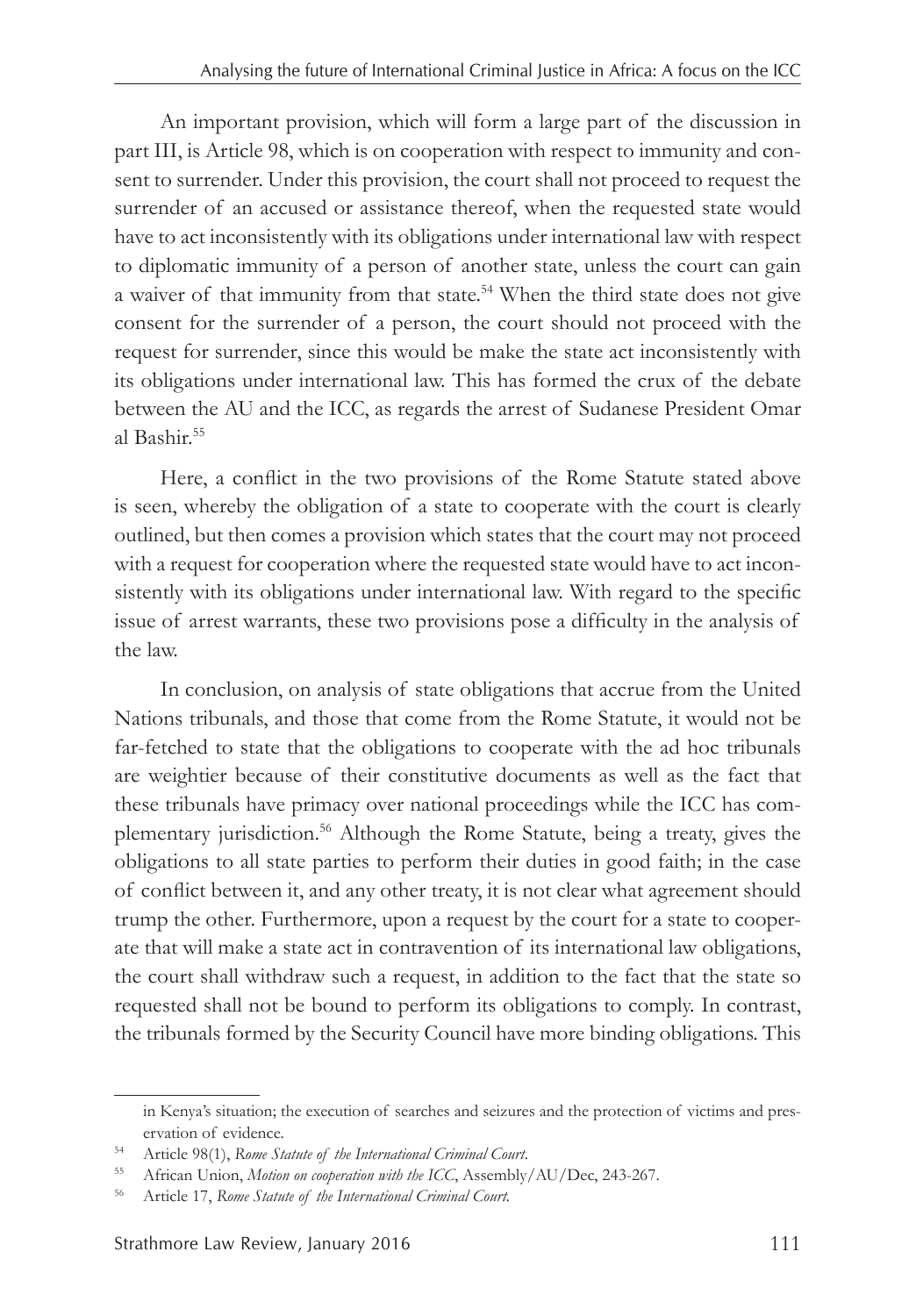is because, pursuant to the United Nations Charter, the Security Council may make binding resolutions on all state parties.57 By virtue of the Security Council's delegation of powers to the tribunals, the tribunal's decisions are therefore considered as the council's own, and therefore just as binding on all states. In addition to this, the UN Charter specifically provides that in the event of a conflict of obligations between that of the Charter and that of another treaty, the provisions of the charter shall supersede.

It is sufficient to say that there is need for the amendment of the Rome statute so that the provisions are clearer and therefore the obligations are construed as mandatory in order to allow for the effective functioning of the Court. The lack of clarity in the statute as regards the issue of state obligations to cooperate with the ICC creates up a slippery slope effect, where instances of states failing to comply occur every now and then, as is evident in the practice of the court.58

## **IV. Cooperation of African countries in the ICC**

The ICC's image in Africa has been characterised by numerous dissatisfactions in the workings of the court.<sup>59</sup> This has been due to the position that most African countries hold, that the court targets African leaders and is not based on an objective manner of pursuing situations of conflict, but is rather guided by political considerations.<sup>60</sup> Perhaps if the court instituted proceedings in other situations outside Africa, the image of the court in the continent's eye would improve. Indeed, questions somewhat valid in their own right have been raised as to why situations in Palestine, the United States' conduct in Iraq, and many other such conflict-ridden situations have not been taken up the ICC, or why the Security Council has not taken any actions pertaining to these.

<sup>57</sup> Article 24, *UN Charter*.

<sup>&</sup>lt;sup>58</sup> Botswana, Chad, Central African Republic, China, Democratic Republic of Congo, Djibouti, Ethiopia, Egypt, Eritrea, France, Iran, Iraq, Kenya, Kuwait, Libya, Malawi, Malaysia, Nigeria, Qatar, Saudi Arabia, South Africa, South Sudan, Turkey, Uganda, Zambia See, Bashir Travel Map http:// bashirwatch.org/. On 21 August 2015.

<sup>59</sup> 'Bosco D: Time for the African Union to choose a Path' *International Criminal Justice Today,* 8 December 2014. http://www.international-criminal-justice-today.org/arguendo/Article/time-for-theafrican-union-to-choose-a-path/on 13 August 2015.

<sup>60</sup> African Union, *Motion on cooperation with the ICC*. Assembly/AU/Dec. 243-267 (XIII). The formal position stems from the various decisions by the AU as regards the matter.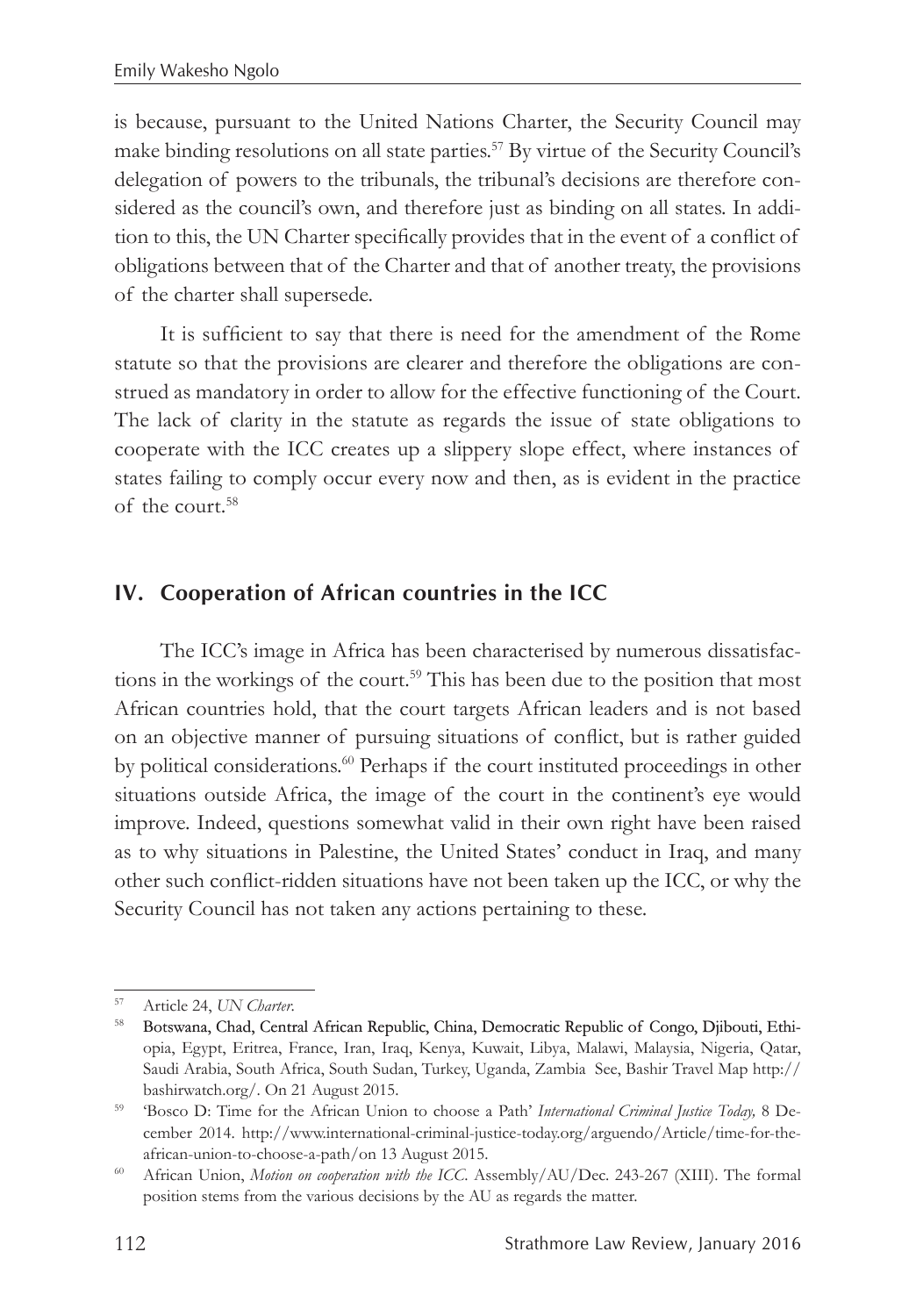International tribunals are in many ways the power play table of many powerful countries. Political realities within the realm of the functioning of the courts, in particular the ICC, need to be acknowledged for what they are.<sup>61</sup> It is not, however, within the scope of this chapter to discuss the reasons and analyse these claims, but this (nonetheless) gives a very good basis of understanding the discontent that the African continent as a whole has towards the ICC. Oversimplifying the views of the continent by just looking at the stand of the AU has been discouraged, however.<sup>62</sup> States such as Botswana, as well as many other African states party to the Rome Statute as earlier seen, have publicly raised concerns over the declarations of the AU, citing their continued support for the  $TCC<sub>63</sub>$ 

The AU has, however, threatened to withdraw from the Rome Statute, although this claim has not materialized, and will probably not in the coming years.64 The reality still remains however, that there is adequate precedent showing the continued prevalence in prioritizing African cases over others because of the politics that plague the world we live in. The court has clearly avoided taking up cases that will implicate powerful nations. Even so, African states, and in large numbers, have signed on to the Rome Statute, which has exposed them to many legal implications and cannot use deceptive and subjective non-legal arguments for their dissatisfaction with the court.

In addition to the claims by the AU that the ICC is a political tool of the powerful and is unfairly targeting African states, there come about different positions as regards many issues such as those of state sovereignty, immunities applicable to heads of states and the general duty to cooperate with the Rome Statute. A prevalent position of the AU is that sitting heads of state still enjoy immunity even for international crimes, and this will form a major part of our

<sup>61</sup> 'Bensouda F: ISS Seminar: Setting the record straight: the ICC's new Prosecutor responds to African concerns' *ISS*, 10 October 2012 http://www.issafrica.org/eventitem.php?EID=864 on 16 August 2015. 62 'Bosco D: Time for the African Union to choose a Path' *International Criminal Justice Today.*

<sup>&</sup>lt;sup>63</sup> 'Kersten M: Backing the ICC: Why Botswana stands alone amongst AU States' http://justiceinconflict.org/2013/06/13/backing-the-icc-why-botswana-stands-alone-amongst-au-states/ on 25 November 2015.

Examples of other states in support of the ICC, are Madagascar, Senegal, Malawi and Nigeria. See Human Rights Watch, '*Memorandum to African States Parties of the International Criminal Court for the Assembly of States Parties 14th Session*', 17 December 2015. https://www.hrw.org/news/2015/11/17/ memorandum-african-states-parties-international-criminal-court-assembly-states on 28 November 2015.

<sup>&</sup>lt;sup>64</sup> AU Assembly, *Decision on International Jurisdiction, Justice and the International Criminal Court (ICC) Doc.* Assembly/AU/13(XXI) adopted at the 21<sup>st</sup> ordinary session held in Addis Ababa, Ethiopia, 2013.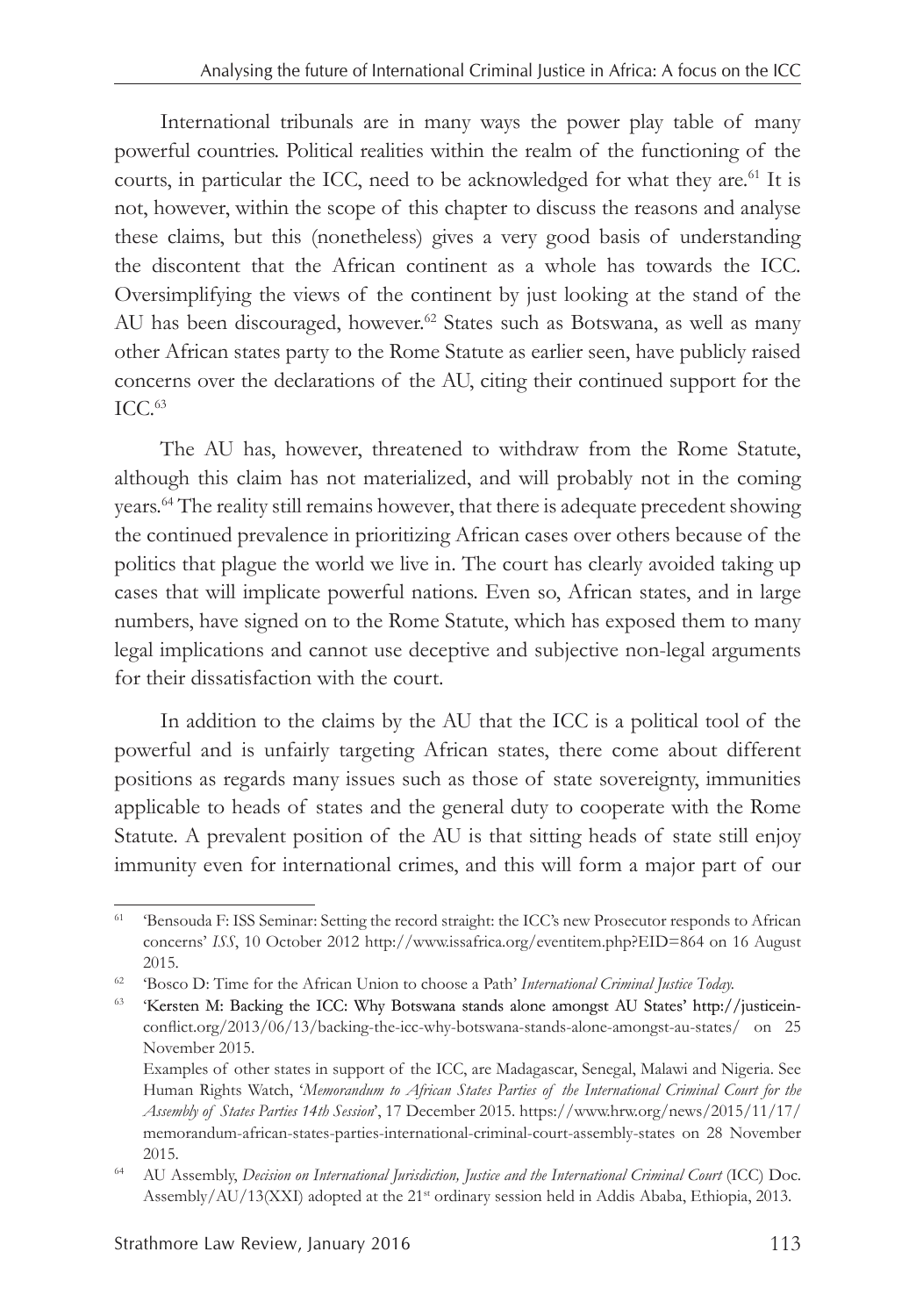discussion. The ICC has a number of times, in a somewhat clumsy way, rejected this argument citing customary law among other authorities. A detailed discussion of this issue is to be carried out in this chapter.<sup>65</sup>

The conflict between African states and the ICC arose when the ICC prosecutor issued an arrest warrant for Omar Al Bashir. In 2008, the AU through its Peace and Security Council requested that the proceedings against Al Bashir be suspended. In 2009, the AU made a decision which was majorly orchestrated by Muammar Gadaffi, which called on the member states of the AU, notably all African countries, to refuse to cooperate with the court, by virtue of Article 98 of the statute.<sup>66</sup>

Pursuant to the persistence of states party to the Rome Statute and to the AU, when the Union met in Kampala in 2010, it dropped the hostile wording of its declaration, while still maintaining its position. However, it provided that those states party to the AU and the Rome Statute should balance their obligations to the AU with their obligations to the ICC.<sup>67</sup> The act of 'balancing' obligations in this sense can be taken to mean that while the African nations uphold their duties towards countries such as Sudan, as stipulated in Article 98 of the statute, they should at the very least make sure that persons against whom arrest warrants have been issued such as Bashir should not step into their countries.

Kenya, Chad and Djibouti had at this time hosted President Bashir, in a couple of situations, in complete contravention of their duties and obligations under the Rome Statute. The AU then reaffirmed its position, by stating that the acts of Kenya and the rest were pursuant to Article 23 of the constitutive Act of the African Union.<sup>68</sup> There have been other arguments that some countries, particularly Chad, which was in conflict with Sudan but had just recently got out of it, were acting for reasons of maintaining peace and stability in their regions.<sup>69</sup> The ICC on several occasions issued various decisions regarding the non-cooperation in various African countries such as Chad, Malawi and the Democratic

<sup>&</sup>lt;sup>65</sup> In international law, there exists a general rule that there is no immunity for crimes of an international nature, such as war crimes, genocide and crimes against humanity. The Rome statute contains this provision in Article 27, but it is contradicted in Article 98.<br><sup>66</sup> The AU has a membership of all 54 African countries. See, http://au.int/en/countryprofiles on 28

November 2015.<br>
<sup>67</sup> Plessis M and Gerves C, 'Balancing Competing Obligations: The Rome Statute and AU decisions'

*Institute for Security Studies*, (2011).

<sup>&</sup>lt;sup>68</sup> Article 23, Constitutive Act of the African Union.<br><sup>69</sup> Plessis M and Gerves C, 'Balancing Competing Obligations: The Rome Statute and AU decisions' *Institute for Security Studies*, 2011*.*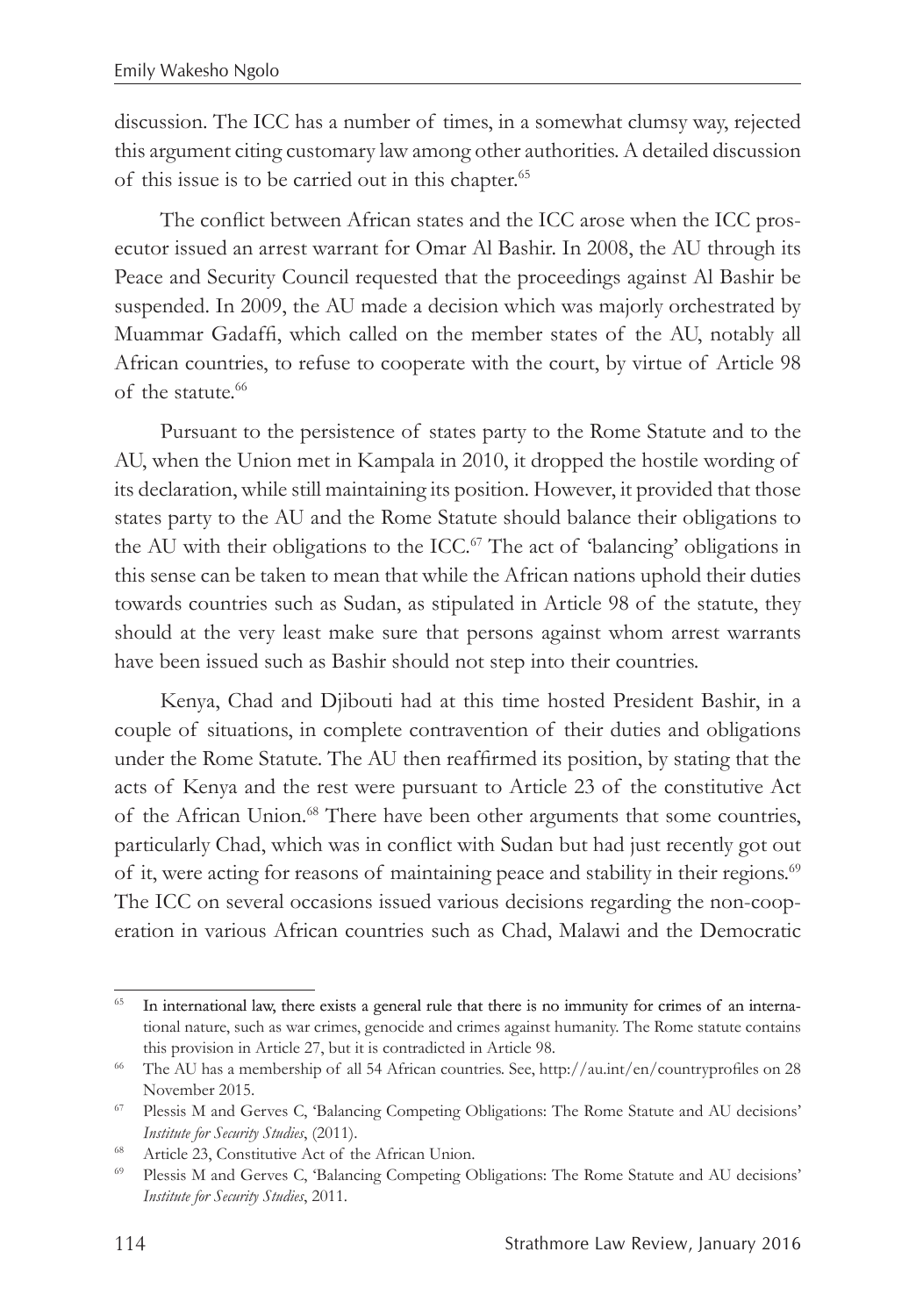Republic of Congo (DRC) for failure to comply with the arrest warrant execution obligation of Omar al Bashir.<sup>70</sup>

The Kenyan situation that was brought about *proprio motu* by the then ICC prosecutor Louis Moreno Ocampo also brought about a number of issues with regard to the relationship between the court and the AU.71 Issues such as the prosecution of a sitting head of state have arisen, and some changes to the ICC rules of Procedure and Evidence to relieve defendants, for example, a head of state from being present during the subsistence of the trial, have all arisen from the Kenyan situation.72

## *i. Immunities in the International Criminal Court: The Article 27 and 98 debate*

The two contentious provisions that have formed the basis of the debate of the existence of conflict between the African Union and the ICC are Article 27 of the Rome Statute as well as Article 98. It is important that before reconciling the two provisions, and forming an argument as concerns immunity, they be separately analysed.

#### a) Immunities under Article 27

It is a general principle of domestic law that heads of states, heads of government and ministers of foreign affairs have the privilege of enjoying certain immunities from prosecution.<sup>73</sup> However, the practice of international criminal law precludes any such immunities in respect of war crimes, crimes against humanity and genocide. These are among the crimes that the ICC has jurisdiction over. In Article 27 of the Rome statute states that the statute shall apply without any distinction and that official capacity, in particular, that of a head of state, will not exempt any person from criminal responsibility, nor shall it constitute a ground for the reduction of a sentence.<sup>74</sup> This Article clearly precludes immuni-

<sup>70</sup> 'Bosco D: Time for the African Union to choose a Path' *International Criminal Justice Today,* 8 December 2014 http://www.international-criminal-justice-today.org/arguendo/Article/time-for-theafrican-union-to-choose-a-path/ on 13 August 2015.

<sup>&</sup>lt;sup>71</sup> The Kenyan situation was the first proprio motu situation in the ICC. Also first prosecution of a sitting head of state.

<sup>72</sup> Assembly of State Parties to the Rome Statute, *Resolution adopted at the 12th plenary meeting,* on 27th November 2013, ICC-ASP/12/Res 7, 53. https://www.icc-cpi.int/iccdocs/asp\_docs/Resolutions/ ASP12/ICC-ASP-12-Res7-ENG.pdf on 28 November 2015.

<sup>73</sup> *Arrest Warrants Case, (DRC v Belgium*) Advisory Opinion, ICJ Reports 2002, 36.

<sup>74</sup> Article 27, *Rome Statute of the International Criminal Court.*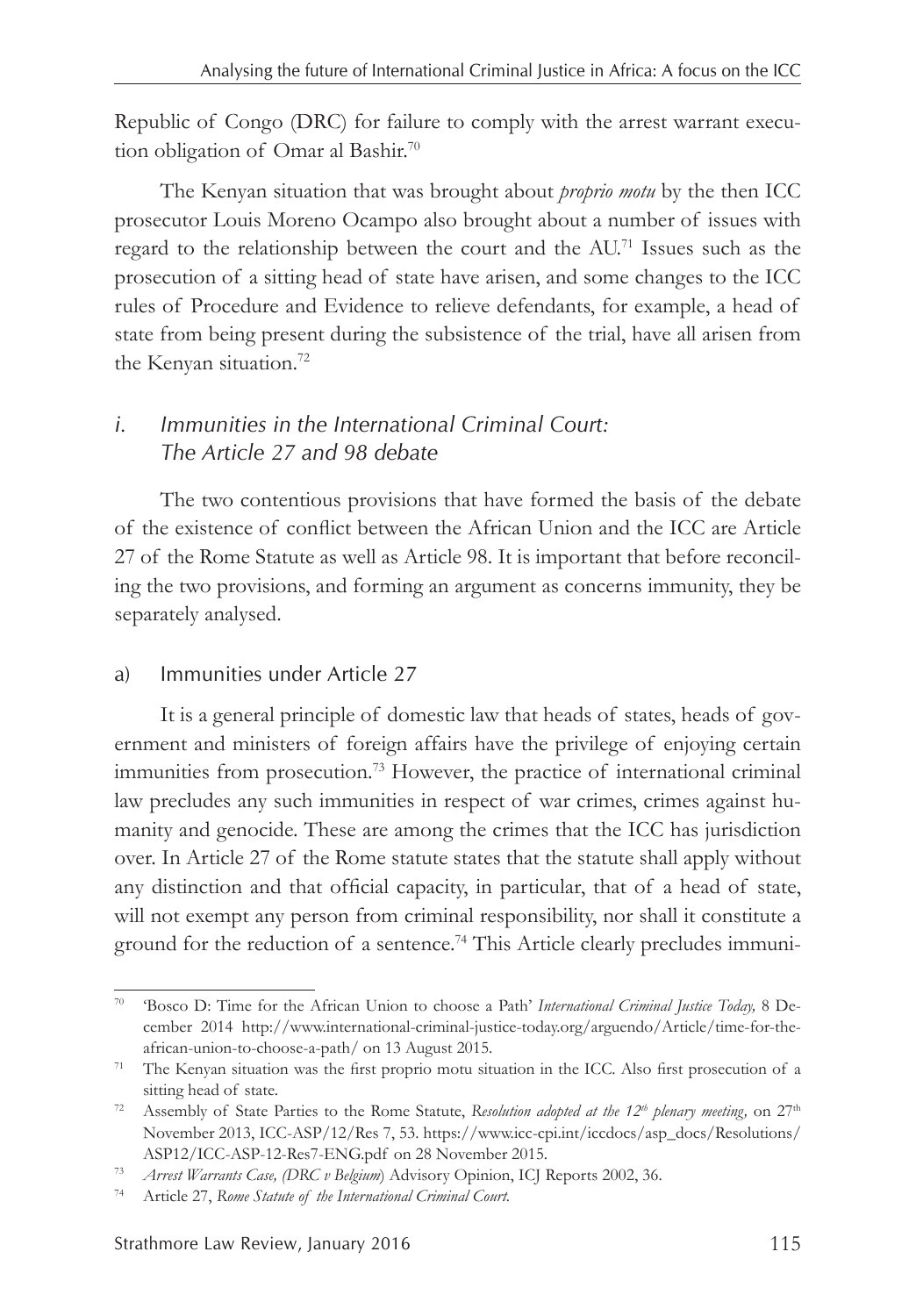ties of heads of state or government from the jurisdiction of the court. It should be noted then that this Article concerns immunities before the court, and should be distinguished from Article 98 which is discussed below.

Contention has arisen, however, as to the applicability of Article 27. It is argued that Article 27 does not apply to non-state parties to the ICC. This was pointed out by the AU in its non-cooperation decision.<sup>75</sup> A contrary argument has been put forward, that even though the Article is not applicable to non-state parties, that in respect of countries such as Sudan, there are still no applicable immunities.76 This is first and foremost because of the fact that the situation in Sudan was referred to the court by the Security Council under resolution 1593. Because the Security Council chose to refer the situation to the court, it can be logically presumed that it expected an initiation of investigation and prosecution thereof. The fact that this can be presumed, also logically implies that the Security Council removed all immunities applicable to Sudan by virtue of this, in order to enable the court to function without any restraints in handling the Darfur situation.77 The second reason why the immunities that might attach to Al Bashir no longer attached to him is by virtue of the fact that the Security Council resolution expressly places Sudan under an obligation to cooperate fully with the court.<sup>78</sup> By virtue of this, it reasonably expects that Sudan should waive the immunity of Al Bashir in accordance with the provisions of the Security Council resolution.

#### b) Immunities under Article 98

The immunity under Article 98 is immunity in respect of states vis-à-vis states. There is a general international law duty that states owe each other, that is to provide immunity to heads of states in their territories.79 Article 98(1) of the Rome Statute is with respect to waiver of immunity and consent to surrender. Under the Article, the court may not proceed with a request for surrender or assistance, which would require the requested state to act inconsistently with its

<sup>75</sup> African Union, *Decision of the Meeting of African States Parties to the Rome Statute of the International Criminal Court (ICC)* UN Doc Assembly/AU/13(XIII) *,* 3 July 2009, para 10.

<sup>76</sup> 'Bosco D: Time for the African Union to choose a Path' *International Criminal Justice Today,* 8 December 2014 http://www.international-criminal-justice-today.org/arguendo/Article/time-for-theafrican-union-to-choose-a-path/. On 13 August 2015.

<sup>77</sup> 'Gevers C: The ICC Pre-Trial Chamber's Non-Cooperation Decision on Malawi' *War and Law,* 16 Feb 2012, http://warandlaw.blogspot.co.ke/2012/02/icc-pre-trial-chambers-non-cooperation.html on 20 August 2015.

<sup>78</sup> Pre-trial Chamber of the International Criminal Court, *Decision requesting observations about Omar Al-Bashir's recent visit to Malawi in October 2011*, ICC-02/0501/09.

<sup>79</sup> Article 29-36, *Vienna Convention on Diplomatic Relations*, 18 April 1961, 500 UNTS 95.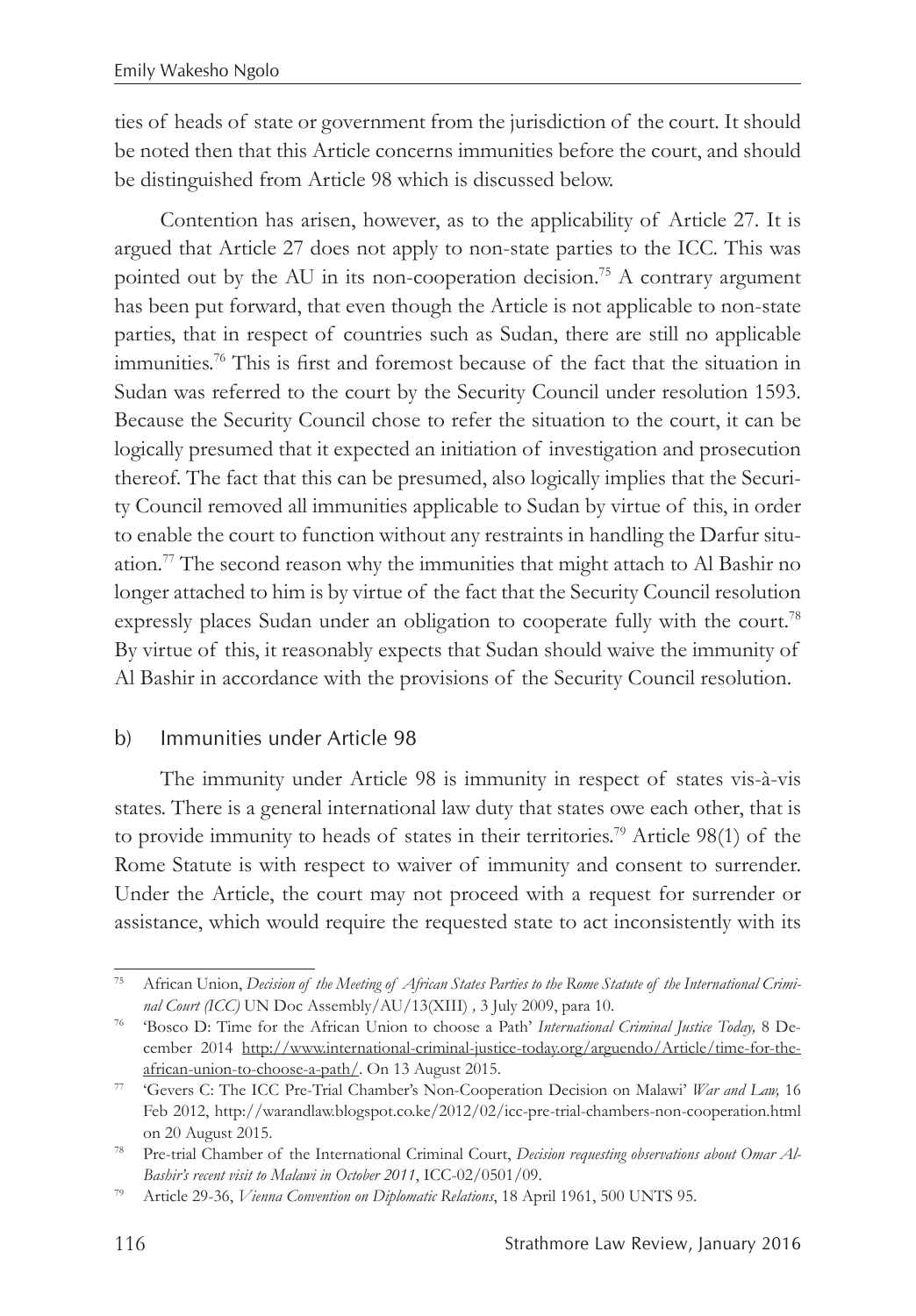obligations under international law, with respect to the state or diplomatic immunity of a person or property of a third state.<sup>80</sup>

The question then arises, as to whether if states comply with the request of the ICC in respect of Al Bashir's arrest, they would be acting inconsistently with any obligation owed to Sudan. Article 27, in as much as it addresses immunities before the court, does not also preclude immunities under customary international law that Al Bashir enjoys vis-à-vis other states. The formulation of Article 98 foresees this contingency and therefore provides that the court shall not continue with such a request if the state has any such obligation. This has been the basis of the AU's arguments in favour of its members not complying with the request by the ICC to arrest Omar Al Bashir. A simple argument in favour of the ICC would be that the resolution by the Security Council, stripped Al Bashir of immunities before the Court, and therefore arguably stripped any obligations that he had vis-à-vis other states. This would be a good argument when using the doctrine of effective construction, but otherwise would be incomplete.<sup>81</sup>

When looked at keenly, the wording of the Security Council's resolution is wanting. It only gives an express obligation to Sudan to cooperate but otherwise only merely 'urges' all other states concerned and their regional counterparts to cooperate fully with the court.82 The lack of mandatory wording in the resolution, in respect of cooperation, leads to a lack of clarity in the issue. It therefore does not override Article 98, which implies that there exists diplomatic immunity, but rather acts as a persuasive provision.

Nevertheless, there are arguments that tend to water down the effect of Article 98 which the pre-trial chamber issued, although a number of difficulties are deduced with these. The first argument by the court is that, under customary international law, immunities are non-existent in international tribunals.<sup>83</sup> The pre-trial chamber of the ICC, in dealing with the issue of Malawi's non-cooperation, stated that dating back to the post-World War II period, immunities for government leaders and officials was always denied, with no deviation given to this stand. Most of the pre-trial chamber's examples that showed the non-exist-

<sup>80</sup> Article 98(1), *Rome Statute of the International Criminal Court.*

<sup>&</sup>lt;sup>81</sup> Doctrine of effective construction precludes the interpretation of an Article of the law that renders other parts of it inapplicable. It is the doctrine, that 'the thing may rather have effect than be destroyed. See Langan P, *Maxwell on Statutory Interpretation,* 12 ed, Sweet & Maxwell, London, 1969, 45.

<sup>&</sup>lt;sup>82</sup> UNSC S/RES 1593 (2005) Resolution with regards to the report of the inquiry into human rights violations in Darfur, 1.

<sup>83</sup> Pre-trial Chamber of the International Criminal Court, *Decision requesting observations about Omar Al-Bashir's recent visit to Malawi in October 2011*, ICC-02/0501/09.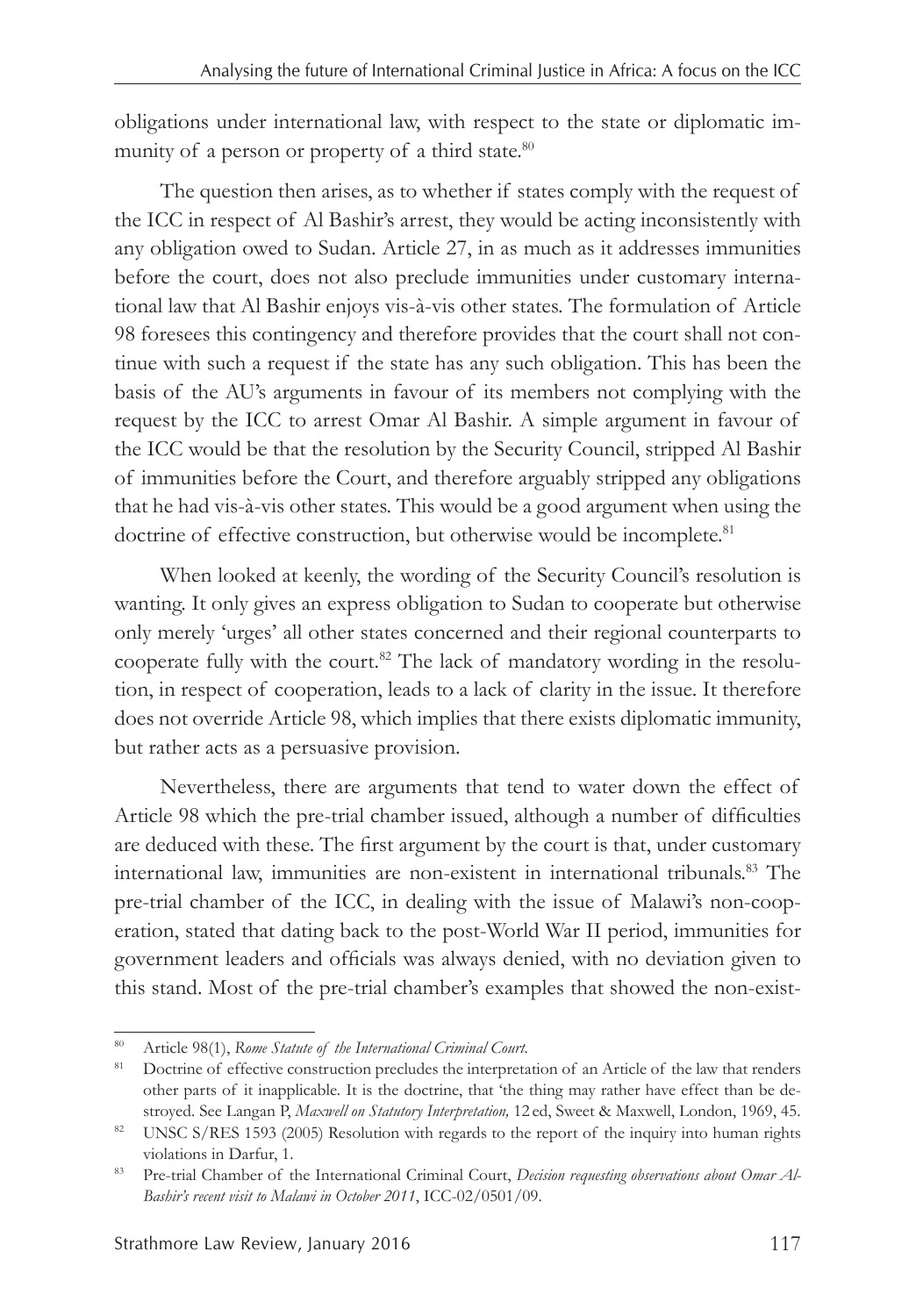ence of immunities were faulty on their own. The chamber cited among others, the Statute of the International Military Tribunal, the Tokyo Tribunal, the ICTR AND ICTY statutes, the *Arrest Warrants* case by the ICJ and the 1919 commission on the responsibility of the Authors of War and on Enforcement of Penalties.84 Take for example the 1919 Commission on the Responsibility of Authors of War, where the German Emperor Wilhelm II, who was to be on trial, was not an emperor at the time that the commission wrote the report. This renders the use of this as compelling evidence of the preclusion of immunities in customary international law insufficient to a certain extent. The only viable source of this custom named by the pre-trial chamber was the decision in the ICJ of the Arrest Warrants case. It should also be noted that since the issue in this case was discussed in passing, one can argue that it does not sufficiently address the issue of immunities vis-à-vis other states as contemplated by Article 98.85 However, the belief on the arrest warrants case was well placed.

The second argument given by the court regarding the inapplicability of Article 98 is still related to custom, but will be analysed from a different tangent. The ICC Pre-trial chamber seems to formulate the argument that since Post-World War II, there has been formation of custom. The argument for the formation of custom here is somehow faulty, as it takes into account only the objective element of practice, but fails to take into account the subjective element, as expressed by Shaw, that is the element of *Opinio Juris Necessitas*. 86 This is the element of a state behaving the way it behaves, because it has a legal obligation to do so. The two, state practice and *opinio juris*, form custom.87 The court does not take this into account in deciding that immunity does not exist because of customary international law. 88 Some writers have termed this the 'cheerleader effect', which is the court's way of trying to prove something, when they don't have a case.<sup>89</sup>

The pre-trial chamber, according to this analysis, should not have taken into account the provision of Article 27. Article 27 clearly precludes the existence of

<sup>84</sup> 'Jacobs D: Does South Africa have an obligation to arrest and surrender Bashir to the ICC? No,' *Spreading the jam,* 14 June 2015, http://dovjacobs.com/2015/06/14/does-south-africa-have-an-obligation-to-arrest-and-surrender-bashir-to-the-icc-no/ on 20 August 2015. 85 *Arrest Warrants Case, (DRC v Belgium*), 36.

<sup>86</sup> Shaw, *International law*, 72.

<sup>&</sup>lt;sup>87</sup> Article 38, *Statute of the International Court of Justice*.<br><sup>88</sup> See, Shaw, *International law*, on the criteria for formation of custom.<br><sup>89</sup> Jacobs D, 'A Sad Hommage to Antonio Cassese: The ICC's confused pronounce Compliance and Head of State Immunity' *Spreading the jam,* 15 December (2011), http://dovjacobs. com/2011/12/15/a-sad-hommage-to-antonio-cassese-the-iccs-confused-pronouncements-onstate-compliance-and-head-of-state-immunity/ on 21 August 2015.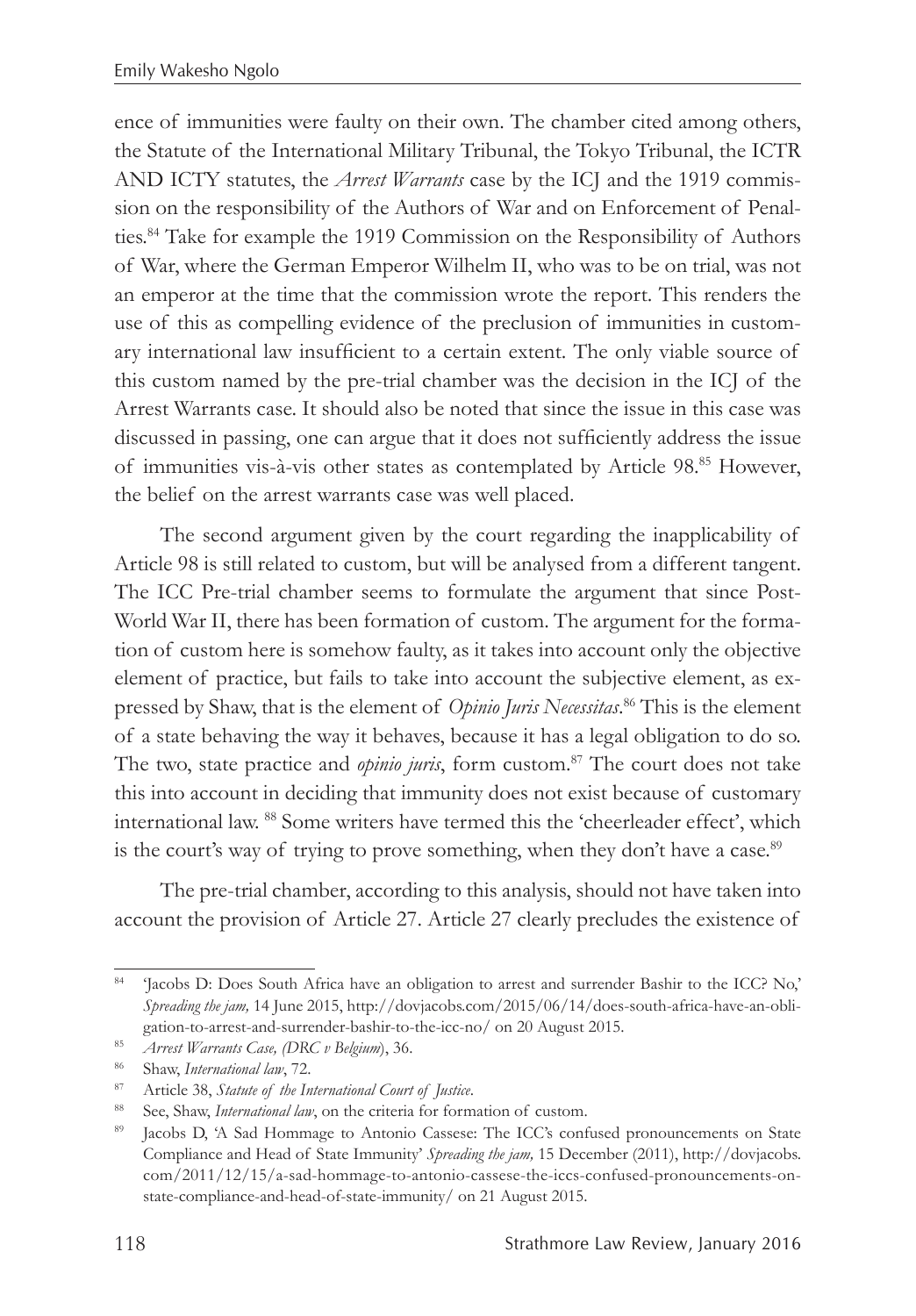immunity in respect to those crimes mentioned in the Rome Statute; therefore, in that case, Al Bashir did not have immunity as regards the jurisdiction of the court over the matter. The real issue, was the issue of the immunities Al Bashir had in relation to other states, and whether those existed. It is to be noted that the chamber put down a superfluous argument that because the states ratified Article 27 the provisions of Article 98 did not apply. The chamber sets this out, as if to say that the states did not also ratify Article 98. This kind of interpretation renders Article 98 void, which would be misleading.<sup>90</sup>

In conclusion, it is important to note the solutions that could be taken to address the issue of cooperation. At the very least in relation to the situations referred to the ICC by the Security Council, in order to make the obligations under the Rome Statute binding, the Security Council needs to adopt a more clear mandatory wording of its resolutions, so that no derogation from this is permitted. The fact that, for example, in the Darfur situation, the council merely 'urged' states to cooperate with the court shows the inefficiencies brought about by the ambiguity in its resolutions. If in these instances the Security Council is to assist the court, it should adopt strict and, if possible, punitive measures regarding the situations it refers to.

# **V. Conflict of interests between the ICC and the African union**

Stemming from all the legal complexities cited in the above part, it is important to discuss the issue of the conflict of obligations that have occurred with regard to the ICC. The AU has cited Article 98 as the basis of its stance. The ICC, on the other hand, has on many occasions tried to water down the effect of Article 98 and has argued on the basis of Article 27 and custom. On the face of it, it is not difficult to see the complexities this issue brings, especially for the states that are party to the Rome Statute, while still party to the African Union.

It is to be noted that some African countries have continually changed their position as regards cooperation with the court for various reasons, political or not. We see, for example, a change in Chad's position, from that of not cooper-

<sup>90</sup> 'Tladji D: The ICC Decisions on Chad and Malawi on Cooperation, Immunities and Article 98', *Oxford Journal of International Criminal Jutsice*, (2013), 119-221. See also, Jacobs D, 'Does South Africa have an obligation to arrest and surrender Bashir to the ICC? No' *Spreading the Jam,* 14 June (2015). http://dovjacobs.com/2015/06/14/does-south-africa-have-an-obligation-to-arrest-and-surrenderbashir-to-the-icc-no/ on 21 August 2015.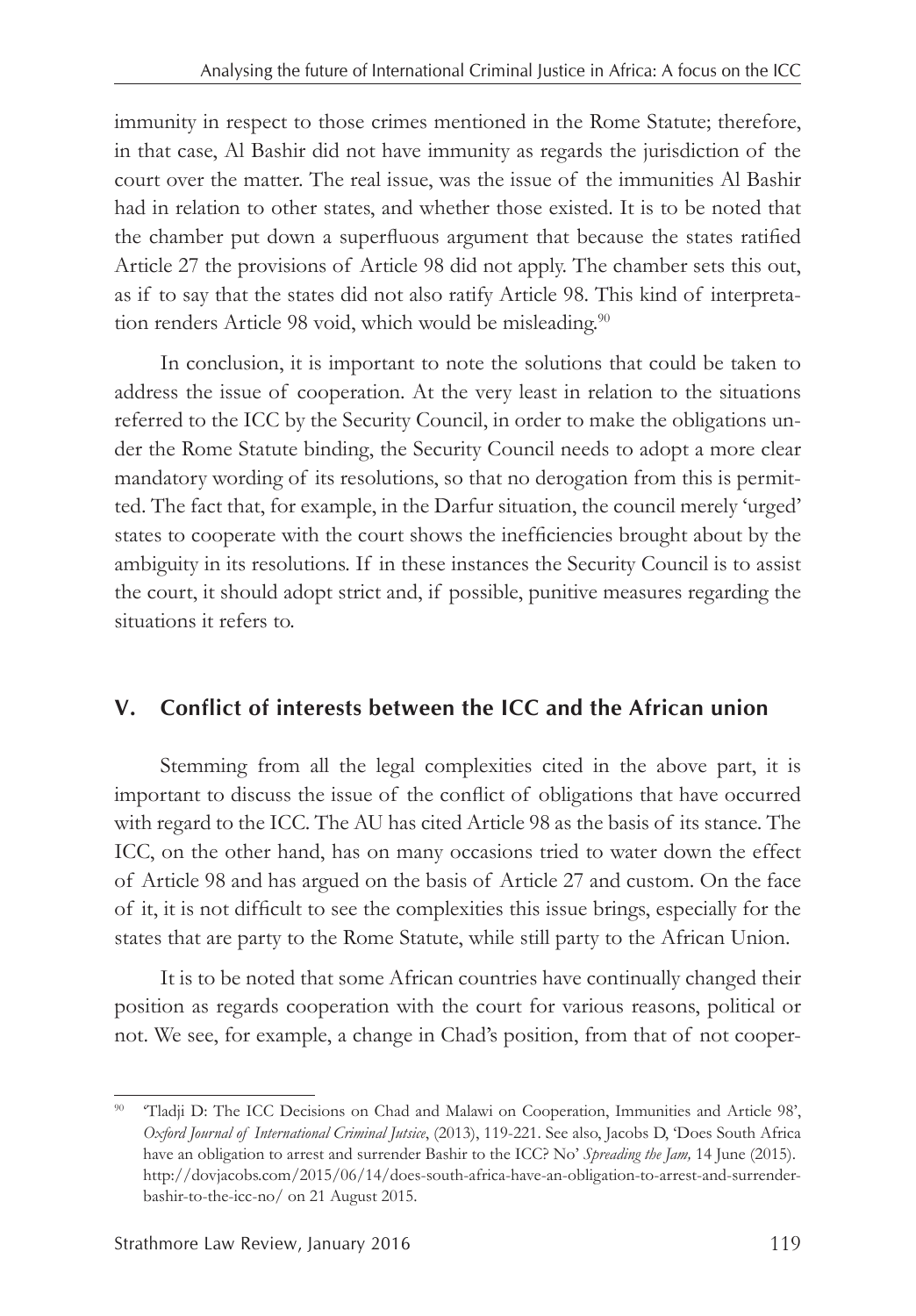ating with the ICC, to the one it holds now, that it shall cooperate in every way possible. It is noted that initially, in relation to the situation in Darfur, Chad had refused to cooperate with the court, due to the peace and stability they achieved after a long conflict. It was then in Chad's and Sudan's best interests, it reiterated, for it not to cooperate with the court. After a change in regime, when a new head of state came in, Chad then publicly backed the ICC, and vowed to arrest Al Bashir if he came into their territory. This was seen as a play of politics, whereby the reason for Chad's position was so that the new government would gain favour with the international community as a whole.<sup>91</sup> Malawi is seen to have changed from a period of willingness to cooperate, to one where it cites its obligations to the AU as its reason for non-cooperation. There are states, for instance Kenya and South Africa, who in a number of situations have been seen to be in contravention with their obligations under the statute, while showing a clear demarcation between the stand of their judiciaries and the executive arms of government.<sup>92</sup>

The divergence in opinions between the AU and the court exists in a number of issues, as seen above, such as sovereignty of the state, the obligations that arise from the statute, the issues of the need of a head of state to be present in proceedings of the trial, and the immunity of heads of state. The AU has issued a number of non-cooperation declarations with the ICC, in a number of situations, urging its member states not to comply with the requests of assistance by the court. The AU has also stated that it will move to the ICJ, for the court to determine the issue. To date it hasn't done so. Just recently, the AU issued a statement, threatening to withdraw from the Court,<sup>93</sup> all this while the ICC issues non-cooperation decisions against some African countries. In late August 2015, the appeals chamber reversed the trial chamber's decision in refusing to grant a non-cooperation finding in respect of Kenya.

It is clear that there is a conflict of interest in obligations. Where, then, does the balance lie? Which obligations trump which? The ICC had made a finding,

<sup>91</sup> Huffington Post, Mariana Pareja, *Chad must cooperate with the International Criminal Court*, http://www. huffingtonpost.com/mariana-rodriguez-pareja/icc-indictee-in-chad-why-\_b\_2696582.html on 25 November 2015.

<sup>92</sup> ICJ Kenya, *African civil society urges African States Parties to the Rome Statute to reaffirm their commitment*, 2009, 30. https://www.hrw.org/news/2009/07/30/african-civil-society-urges-african-states-parties Rome-statute-reaffirm-there on 25 November 2015.

<sup>93</sup> Letter to ICC States Parties Ministers of Justice and Ministers of Foreign Affairs on the establishment of an International Criminal Court liaison office in Addis Ababa, Ethiopia, 2009. http://www. coalitionfortheicc.org/documents/Briefing\_AU\_ICCReview.pdf;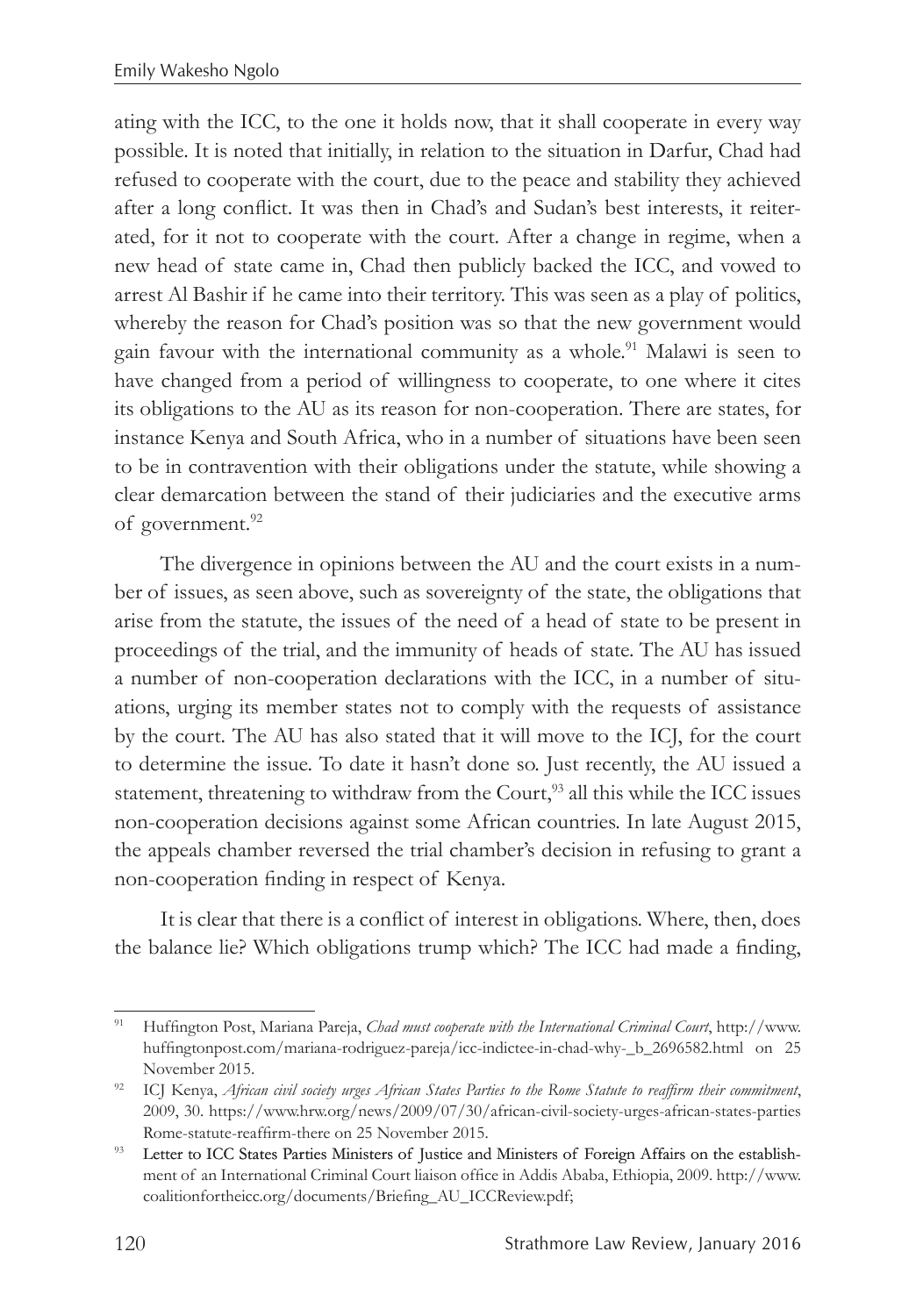where it stated that it recognized the assertions of the AU. However, it sought to then declare that the Union's declarations were not viable because they were inconsistent with the statute, and only relied on Article 98 of the Rome Statute. It should be noted that this is essentially false, because the legal validity of the AU's declarations is not dependent on its following the Rome Statute, as it is an organization of its own, and not party to the Rome Statute.<sup>94</sup>

This paper takes the position of the AU in its first non-cooperation decision as regards this matter and, as stated previously in this paper, when there exists a conflict of obligation between that of the states, that are parties to the AU, and also parties to the Rome Statute, they shall have due regard to their obligations and balance them accordingly, where applicable.95 The balancing effect of this is to say that while there still exists a conflict of obligation in this matter, African states should not ignore their obligations under the Rome Statute but should balance the two. This is to be taken to mean that, at the very least, these states should take measures to ensure that persons accused of such heinous crimes under the Rome Statute do not enter their territory.

The concerns that the AU, being a body that represents Africa as whole, have, need to be addressed too. Constant ignoring of the concerns of the body by the Security Council leads to a deeper rift in the relationship Africa has with the ICC and may have further implications as regards the continent, as well as the functioning of the court, in the future.

The Rome Statute provides that 7 years after coming into force, the provisions may be amended. Any member of the ASP may propose amendments to the Rome Statute. The provisions as regards immunity need to be reviewed and amended in order to provide clarity in the application of these provisions, to avoid future rifts.

States should also refrain from direct attacks against the court. It should be noted that none of the states were coerced into ratifying the Rome Statute. That being said, they should refrain from using politics as an excuse or cover-up for their disagreements with the court, when the working of the court does not favour them. Threatening to withdraw from the statute of the court could have extreme implications in the future and these should be considered carefully.

<sup>94</sup> 'Jacobs D: Does South Africa have an obligation to arrest and surrender Bashir to the ICC? No' *Spreading the Jam,* 14 June 2015 http://dovjacobs.com/2015/06/14/does-south-africa-have-an-obligation-to-arrest-and-surrender-bashir-to-the-icc-no/ on 20 August 2015.

<sup>95</sup> AU Assembly, *Decision on the Meeting of African States Parties to the Rome Statute of the International Criminal Court*, Assembly/AU/Dec.245 (XIII).